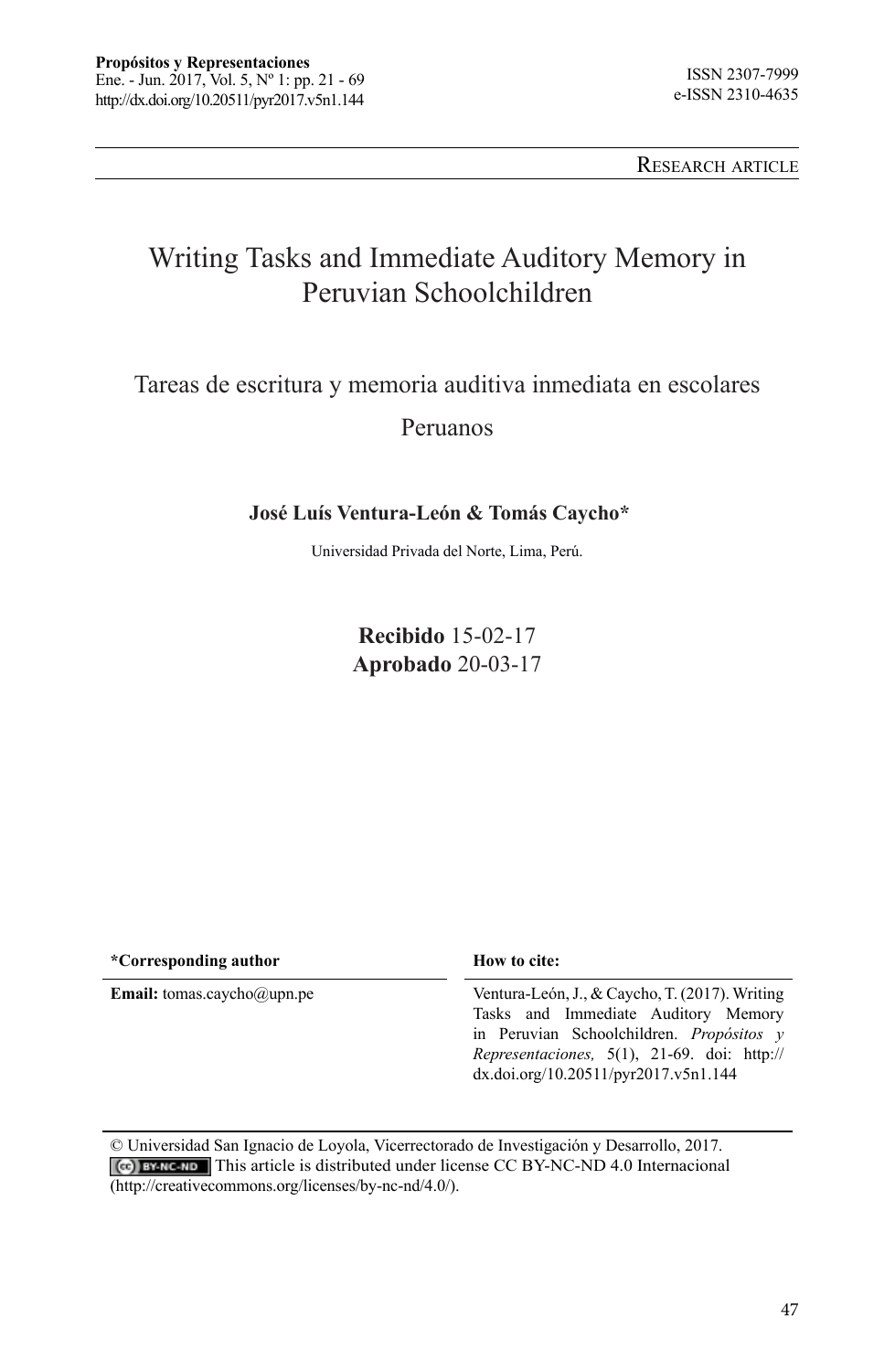#### **Summary**

The purpose of the study is determine the relationship between a group of writing tasks and the immediate auditory memory, as well as to establish differences according to sex and level of study. Two hundred and three schoolchildren of fifth and sixth of elementary education from Lima (Peru) participated, they were selected by a non-probabilistic sample. The Immediate Auditory Memory Test and the Battery for Evaluation of Writing Processes (known in Spanish as PROESC) were used. Central tendency measures were used for descriptive analysis. We employed the Mann-Whitney U test, Spearman Rho test and probability of superiority as effect size measurement for the inferential analysis. The results indicated a moderate direct and significant correlation between writing tasks and immediate auditory memory in general way and low correlations between dimensions. Finally, it showed that the differences in immediate auditory memory and writing tasks according to sex and level of study does not have practical significance.

**Keywords:** schoolchildren, Peruvians, immediate auditory memory, writing processes.

# **Resumen**

El objetivo del estudio es determinar la relación entre un conjunto de tareas de escritura y la memoria auditiva inmediata, así como establecer diferencias en función al sexo y el grado de estudios. Participaron 203 escolares de quinto y sexto grado de educación de primaria de Lima (Perú), seleccionados mediante un muestreo no probabilístico. Se utilizaron el Test de Memoria Auditiva Inmediata y la Batería de Evaluación de los Procesos de Escritura (PROESC)*.* Para el análisis descriptivo se utilizaron medidas de tendencia central. Para el análisis inferencial se emplearon la U de Mann-Whitney, Rho de Spearman y la probabilidad de superioridad como medida del tamaño del efecto. Los resultados indicaron una correlación moderada, directa y significativa entre las tareas de escritura y la memoria auditiva inmediata en forma general y correlaciones bajas entre las dimensiones. Finalmente, se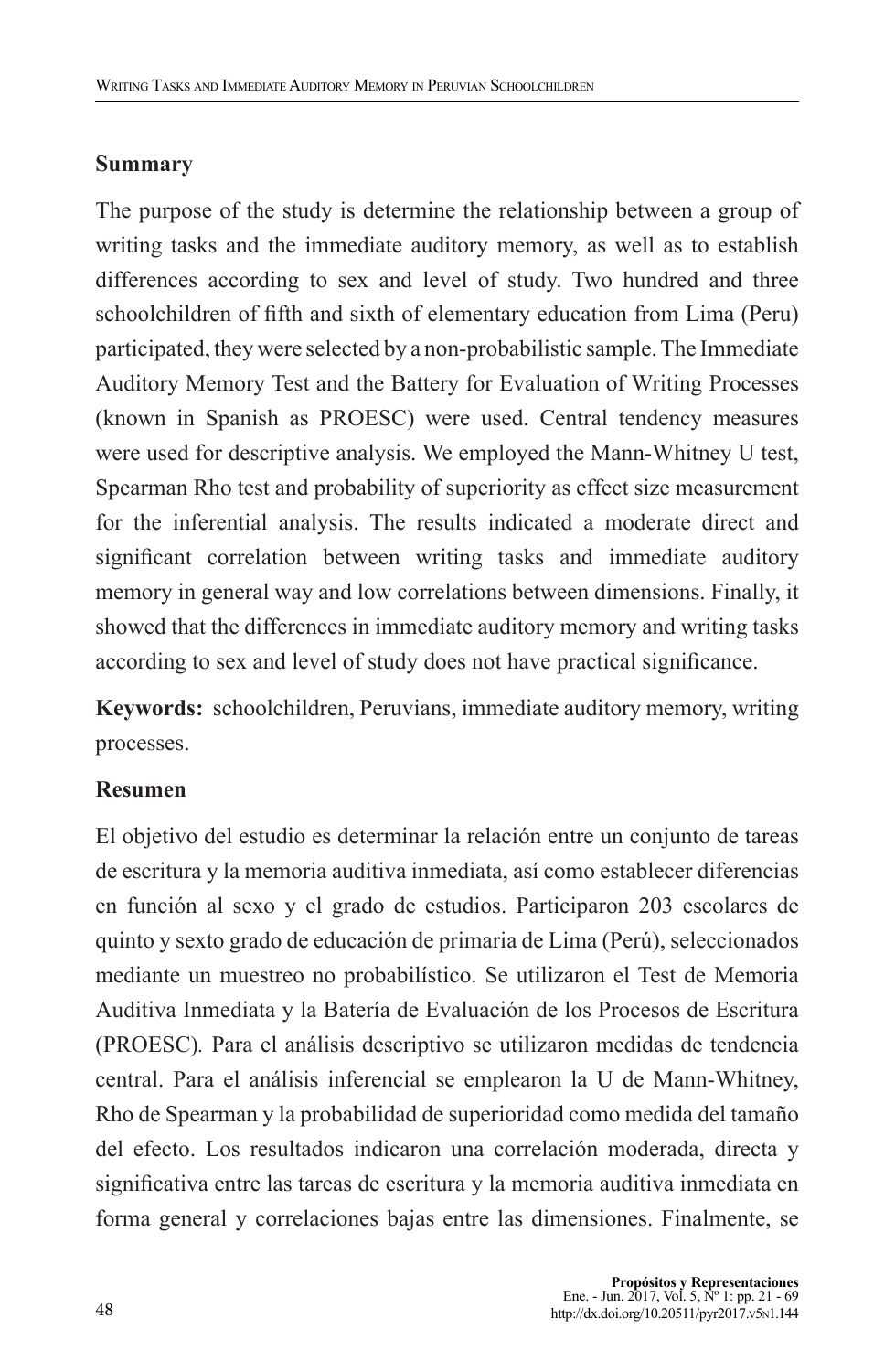evidenció que las diferencias en memoria auditiva inmediata y las tareas de escritura en función del sexo y el grado de estudios no tienen significancia práctica.

**Palabras clave:** Escolares, peruanos, memoria auditiva inmediata, procesos escritos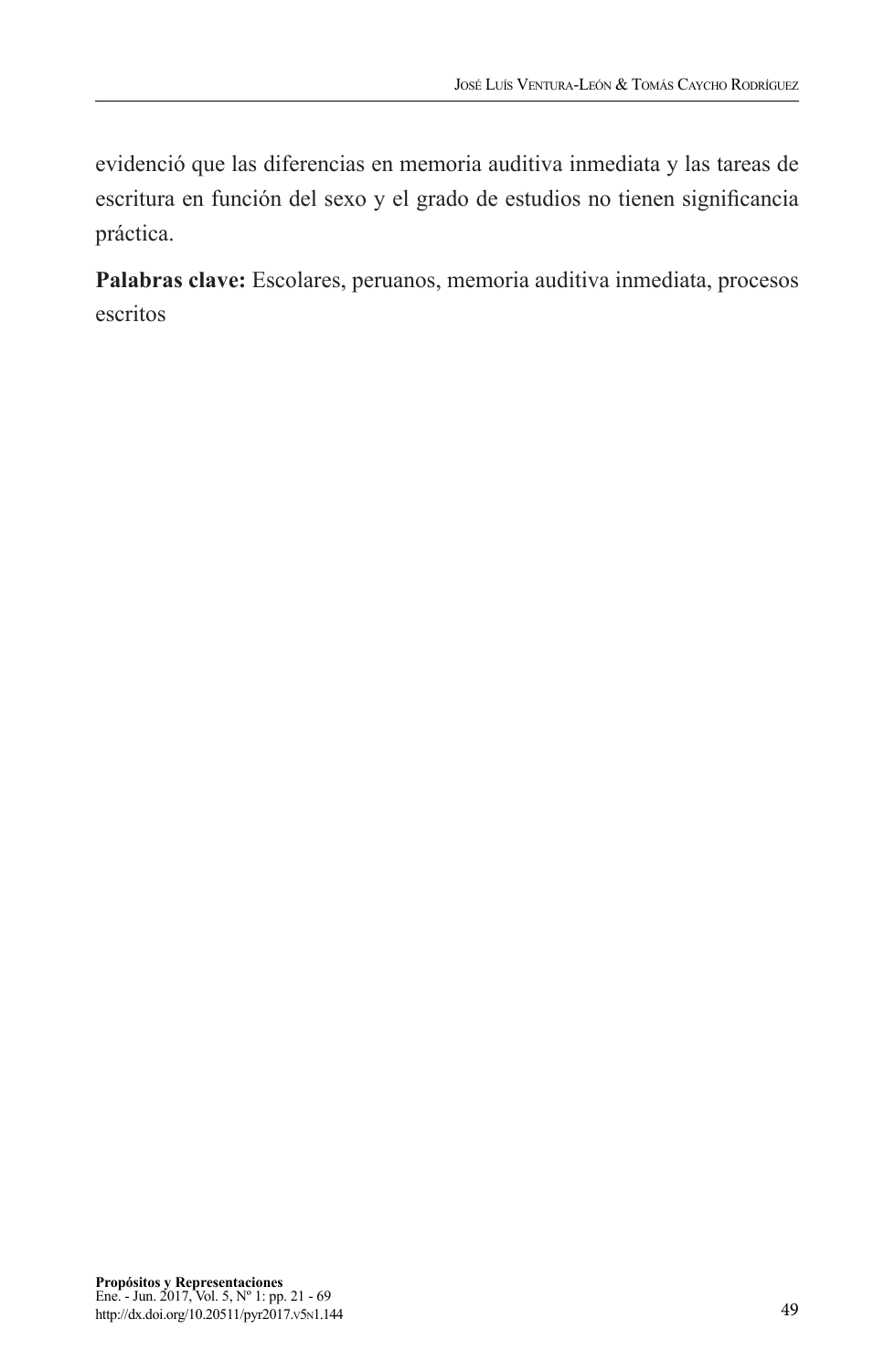#### **Introduction**

In the last years, from the educational area, emphasis is being given to achievement of communicative competences of students in different contexts (social, academic, family, etc.) and according to different social needs (Peruvian Ministry of Education [MINEDU], 2016). In this context, currently the textual communicative approach places the understanding and production of text as fundamental processes of communication (Casany, Luna & Sanz, 2007; Lerner, 2008). Thus, writing becomes useful for personal development, the achievement of success in various areas of life (school, community, job, etc.) and insertion in society (MINEDU, 2016).

In Peruvian case, different national and international surveys demonstrate serious problems in reading and writing performance of elementary school students (Canales, Velarde, Meléndez & Lingán, 2013). The Sixth Grade Writing Assessment Report-2013 (MINEDU, 2016) notes that 13.5% of students evaluated achieved the production of a narrative text according to what was expected for their grade, 64.9% are in the process of achieving this; while 21.9% present serious difficulties for the production of coherent narrative texts. These results agree with those who point out that Peruvian children have a better performance for the writing of simple descriptive texts than for narrative texts (Canales, et al., 2013). The results of MINEDU (2016) show how important is to inquire about the state of writing in schoolchildren and the underlying processes, particularly in a country where the population of children from 0 to 11 years old represents about 22% of the total population (National Institute of Statistics and Informatics [INEI], 2016).

Writing is complex, different from reading, various psychological processes intervene since automatic to very elaborate actions (Alvarez, 2003; Cuetos, 2013), and writing is considered as one of the most important skills for learning. According to Cuetos, Ramos & Ruano (2002), there are four processes in writing: 1) message planning, which consists of the preparation of the actions to compose a text from the recovery and organization of the information from the long-term memory (LTM) (Canales et al., 2013; Gallego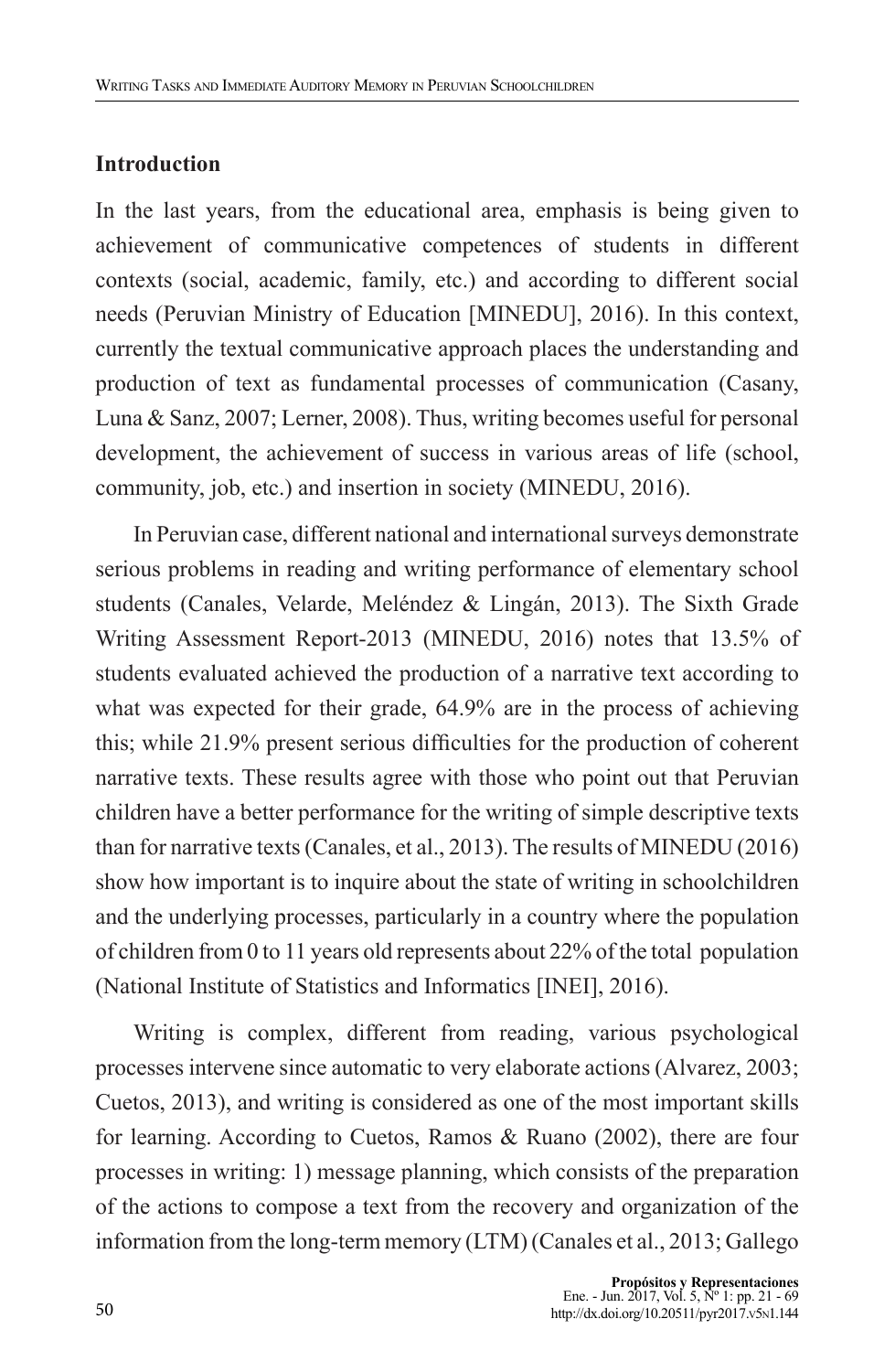& Rodríguez, 2015; Hayes & Grawdol-Nash, 1996); 2) syntactic processes, which refer to the construction of grammatical structures (Cuetos, 2013); 3) lexical processes, destined to the choice of the word, which require a search in memory to select the one that best suits what you want to express (Cayhualla & Mendoza, 2012); 4) motor processes, that refer to the transformation of the linguistic message into coordinated patterns of movements by hand (Olive, 2004).

If writing is understood as a process involving the deployment of a series of mental operations, such as planning, writing, reviewing (Caldera, 2003; Flower & Hayes, 1980), which can be global, flexible and interactive, and which are related to various cognitive processes (Defior, 1996;), then it is possible to sustain the existence of a relationship between writing and memory (Kellogg, 2001; Nathan & Abermathy, 2012). Studies point out that existence of problems in the planning of a text is related to deficiencies in the registry of information derived from a deterioration of the capacity of verbal memory or with difficulties in retrieving information stored in the LTM (Canales et al., 2013). In the same way, phonological coding processes, generation and structuring of ideas and letter tracing generate cognitive demands on operational memory that affect writing performance (Sánchez, 2009; Sánchez, Moyano & Borzone, 2011).

Other research points out that operational memory of the verbal type is related to the number of written words and phrases (Swanson & Berninger, 1996) and to complexity of the written text (Hoskyn & Swanson, 2003). Thus, it also mentions that verbal operant memory is the variable that best predicts writing for its implication in high level skills such as vocabulary, punctuation, grammatical structure (Vanderberg & Swanson, 2007) and phonological representation during writing (Kellogg, Olive & Piolat, 2007). Experimental studies report the influence of memory on the localization of the word, indicating that the production of text requires the representation of the word (Le Bigot, Passerault & Olive, 2009); moreover, the variation in the accuracy of a text is explained by the variation of operant memory (Martin,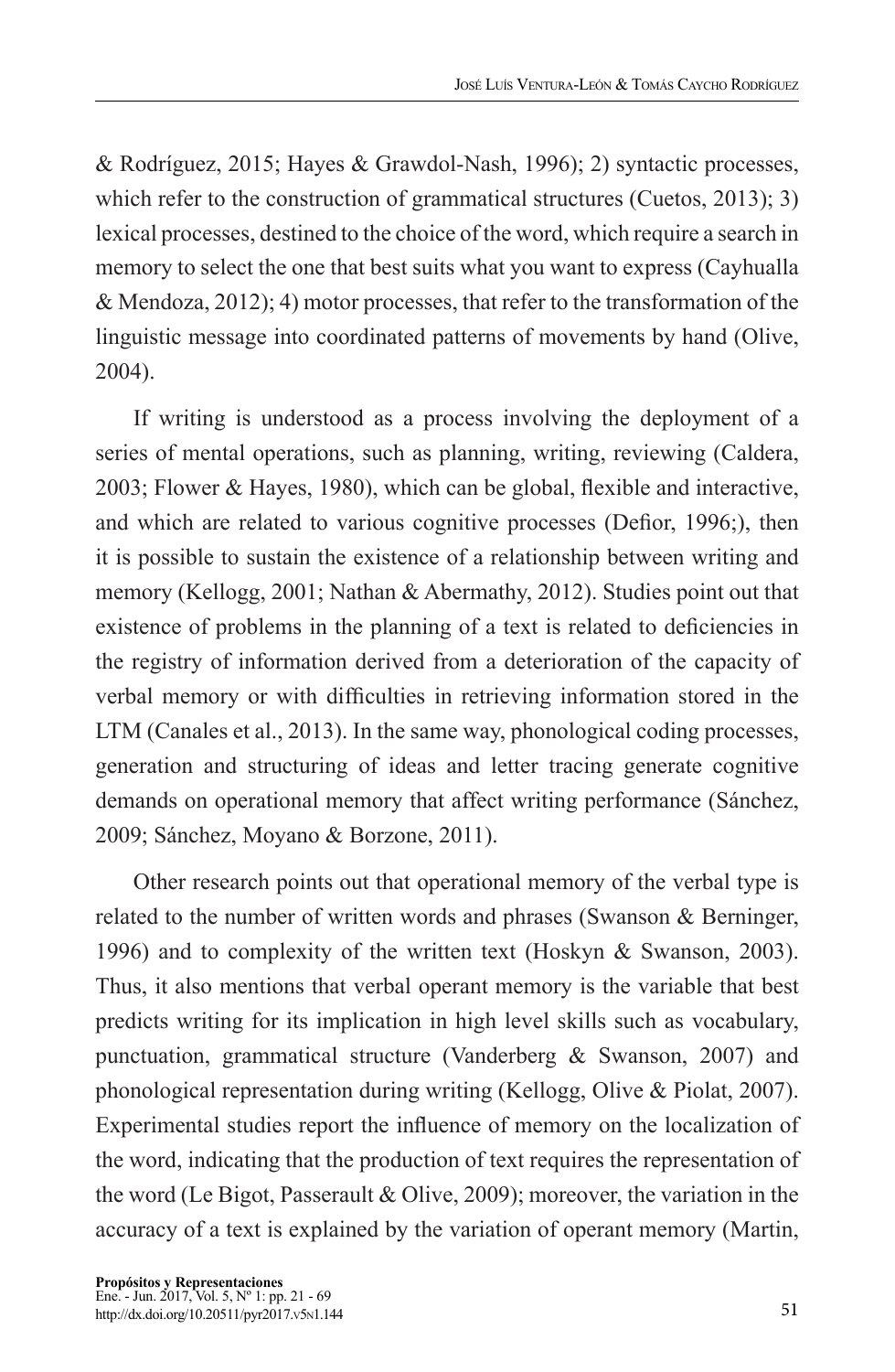2010). Finally, these found that between phonological operant memory and writing there is a low correlation in relation to age (Bourke, Davies, Sumner & Green, 2014). However, in the relationship between writing and immediate auditory memory is necessary to consider the participation of a series of intervening variables such as: oral expression (Dyson, 1983), attentional (Nydén, Gillberg, Hjelmquist, & Heiman, 1999), level of reading (Berninger, Cartwright, Yates, Swanson & Abbott, 1994), level of psychomotricity (Pescari & Popescu, 2012) and morphological awareness (Mann, 2000) which are not analyzed in the present study, but they must be considered in future studies.

Although different theoretical models show diverse types of memory, in last years the immediate auditory memory has been the object of study in several investigations (Dioses, Manrique & Segura, 2002), relate it to reading comprehension (Yaringaño, 2009), child's personality (Restrepo, Roca, Sucerquia & Herrera, 2012), comprehensive language (Matalinares, et al., 2007) and learning difficulties in spelling (Dioses, 2003), among others. Immediate auditory memory has been defined as a unit of storage and retrieval of the information obtained through the hearing and that it has three elements: (a) logical memory; (b) numerical memory, (c) associative memory (Cordero, 1978). This concept has a simile with the phonological loop, an operating memory information store, which is responsible for capturing the sounds and codes of hearing (Baddeley, Eysenck & Anderson, 2010); however, there is no proof to measure it in the Peruvian context. Research reports the existence of significant relationships between immediate auditory memory and spelling difficulties (Dioses, 2003). Thus, at the moment of writing a text must perform the auditory analysis of the phonological and acoustic components of the word heard or thought (Canales et al., 2013).

Regarding the difference of writing according to sex, it evidences that 15.7% of women manage to write a narrative text with the characteristics of their grade of study (end of elementary education), while in the case of men just 11.1% manage the same writing (MINEDU, 2016). Similar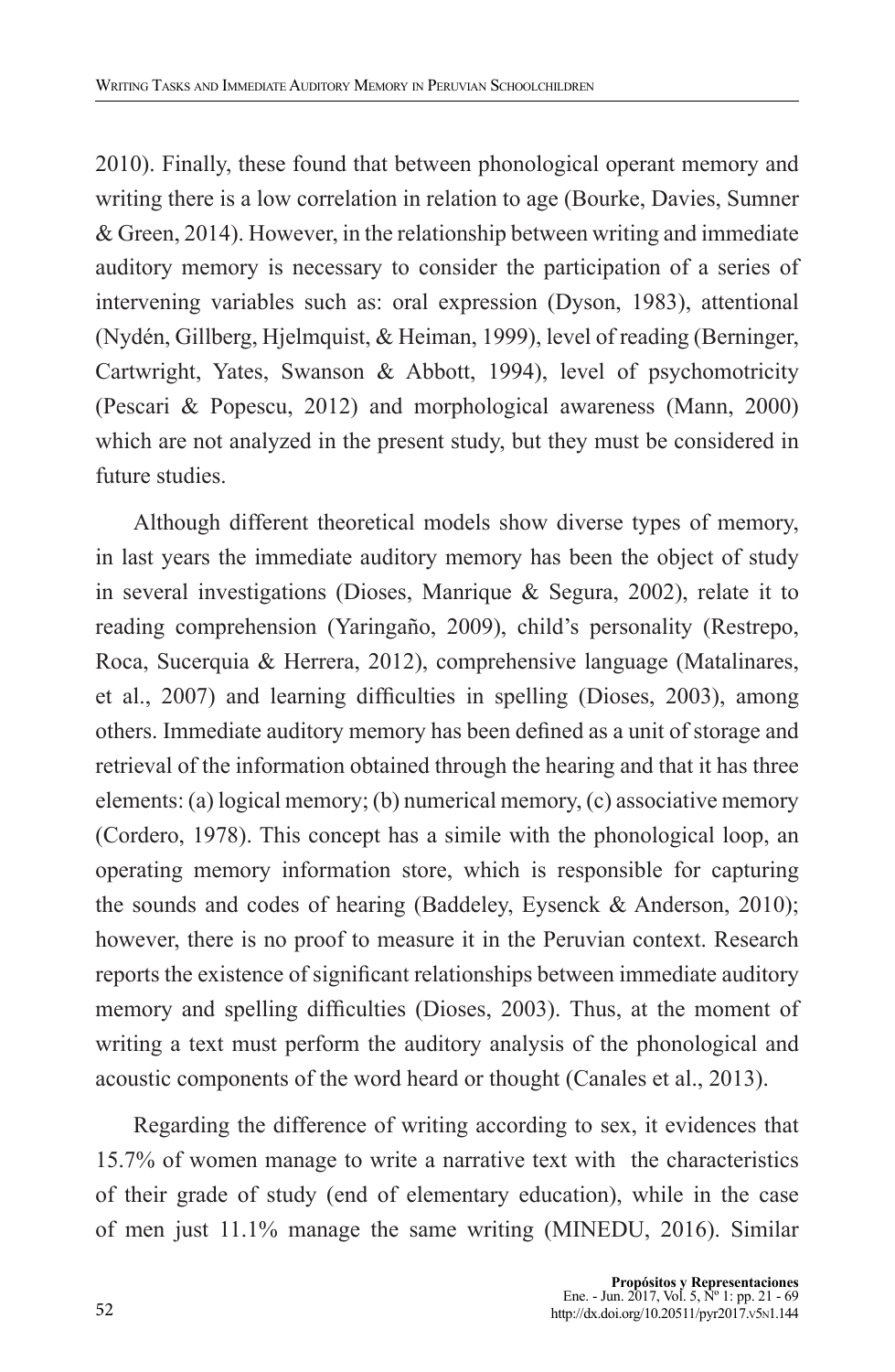results indicate that women obtained a better average performance than men in writing exercises (Bazán, Castañeda, Macotela & López, 2004). Other studies report that women write longer texts with greater number of subordinate clauses (Kanaris, 1999), they use the accentuation, punctuation, exclamation and interrogation marks better (Dioses, et al., 2014). Results contrary to the previous ones mention that women present a greater average number of misspellings (Dioses, 2003). On the other side, there is much research to point out that exist little evidence to suggest such a difference, this indicates that sex is not the most influential factor for written narration (Jones & Myhill, 2007). Taking into account the difference according to the grade of studies, the limited evidence available indicates that when comparing writing test scores among students from 1st to 6th grade of elementary education in La Plata (Argentina), the higher grade show better and more homogeneous performance (Querejeta, 2012). This same result is observed when comparing Peruvian students of 5th and 6th grade, being the latter who present minor misspellings, although the differences are minimal (Dioses, 2003; Dioses, et al., 2014).

In case of immediate auditory memory, women perform better than men (Dioses, 2003; Feingold, 1993; Matute, Sanz, Gumá; Roselli & Ardila, 2009); regarding the grade of study, the 6th grade students perform better than the 5th grade students (Dioses, 2003).

Based on the theoretical and empirical postulates previously exposed, the present research is of comparative and correlational design (Alarcón, 2008; Salkind, 1999), it aims to determine the relationship between writing tasks and immediate auditory memory in a sample of fifth and sixth grade elementary schoolchildren, as well as to establish if there are differences in these variables according to sex and grade of studies.

This purpose is justified on the basis of four basic aspects: first, there are few studies about the relationship between writing and memory in the Peruvian context; second, the majority of studies refer to adult population; third, this study will examine whether the relationship between writing and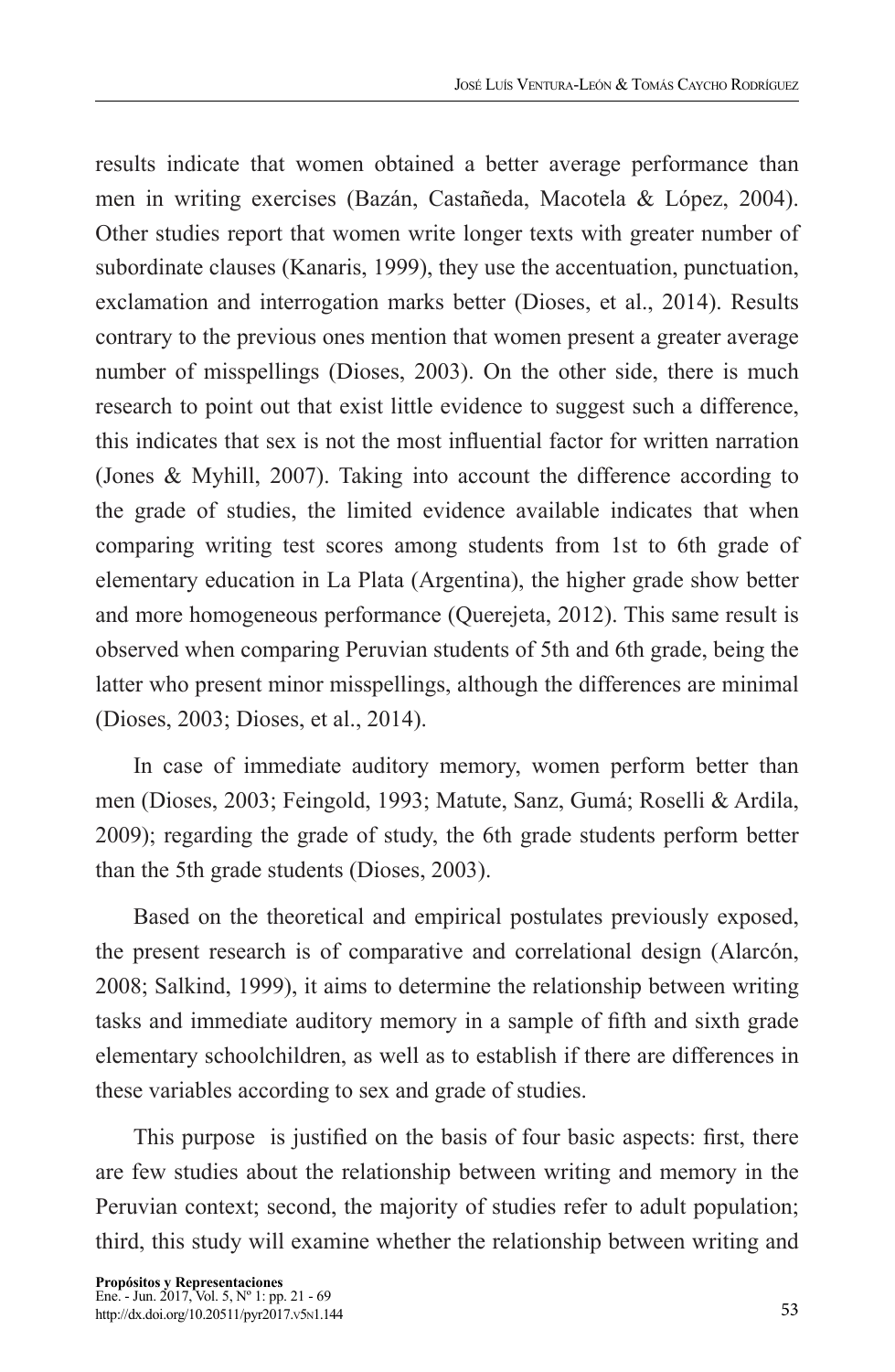memory is of the same magnitude or different from previous international studies; and, fourth, at the practical level, the results can be useful for the implementation of writing intervention programs in which the work of different memory strategies is considered as part of the written process.

# **Method**

# **Participant.**

The target population consisted of 203 participants of both sexes: 103 women (50.7%) and 100 males (49.3%) elementary school students from three educational institutions in the north of Metropolitan Lima. The ages of students ranged from 9 to 14 years, the average age was  $10.72$  (DE = .798), selected of non-probabilistic form.

# **Instruments.**

For the study, two measuring instruments were used: *Battery for Evaluation of Writing Processes* (PROESC, in Spanish) (Cuetos, Ramos & Ruano, 2002), in its Peruvian version (Cayhualla & Mendoza, 2012). The test is composed of six subtests to evaluate the writing: dictation of syllables, composed of thirteen syllables; dictation of words, divided into two list of 21 and 24 words with arbitrary spelling and regulated spelling respectively; dictation of pseudo-words, composed of 16 invented words, which 11 are subject to orthographic rules; dictation of phrases, composed of 6 phrases with eight sentences, two interrogatives and one exclamation (punctuation marks), own names (capital letters), accented words (accents); writing a story, which can be invented or known; writing about a known animal. The reliability of the test was obtained using the internal consistency coefficient Kuder Richardson method  $(KR = .82)$ ; while the evidences of validity were obtained by the criterion of expert judges. Questions are scored with a point if the person is correct or zero if he fails.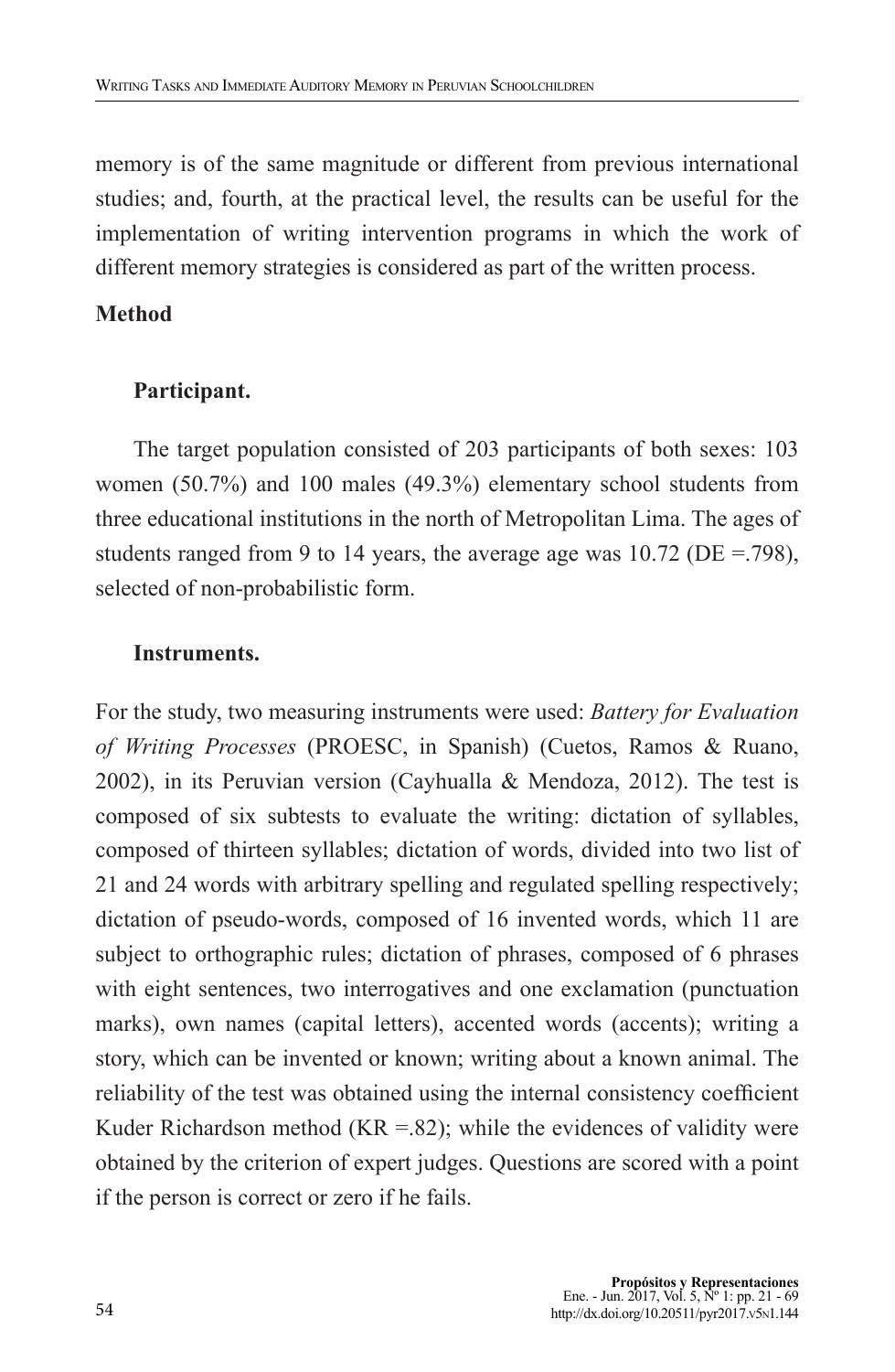To examine the memory has resorted to the *Immediate Auditory Memory Test (I.A.M.)* (Cordero, 1978), in its Peruvian version (Dioses, Manrique & Segura, 2002) that measures logical, numerical and associative memory from auditory stimuli. The reliability of the test was by the Kuder Richardson coefficient ( $KR = .795$ ) and evidence of validity was obtained by analyzing the content using expert judges (psychologists and educators). The test measures three factors: (a) logical memory, consists of reading two paragraphs by participants, so that the infant is able to remember the details of the story and then write it in a corresponding space; (b) numerical memory, composed of a series of digits, the child must listen the digits in direct and reverse order and then he had to reproduce them on paper by writing; (c) associative memory, composed of ten pairs of words presented to the child at three different times. First, the pairs of words are read, then one of the words is shown and the child must write the other word.

# **Process.**

Prior to the application, it coordinated with educational institutions for their voluntary participation in research. Subsequently, letters of petition were sent to the parents of the children along with the informed consent form for the authorization. At the evaluation date, there were two evaluators per classroom, who were responsible for explaining the purpose of the evaluation and maintain control and care of the material, reading the printed instructions at the top of the tests and solving doubts.

Statistical analysis was performed with program R version 3.1.2 (R Development Core Team, 2007) and was carried out in three stages: firstly, it determined the distribution of data for the selection of relevant statistics; secondly, descriptive statistics were calculated and, finally, the correlation coefficients were estimated, considering the following interpretive categories of Hinkle, Wiersma & Jurs (2003): little or no correlation (Rho  $\geq 0.0$ , Rho  $\geq$ .30), low correlation (Rho ≥ .30, Rho ≥.50), moderate correlation (Rho ≥ .50, Rho  $\geq$ .70), high correlation (Rho  $\geq$  .70, Rho  $\geq$  90), very high correlation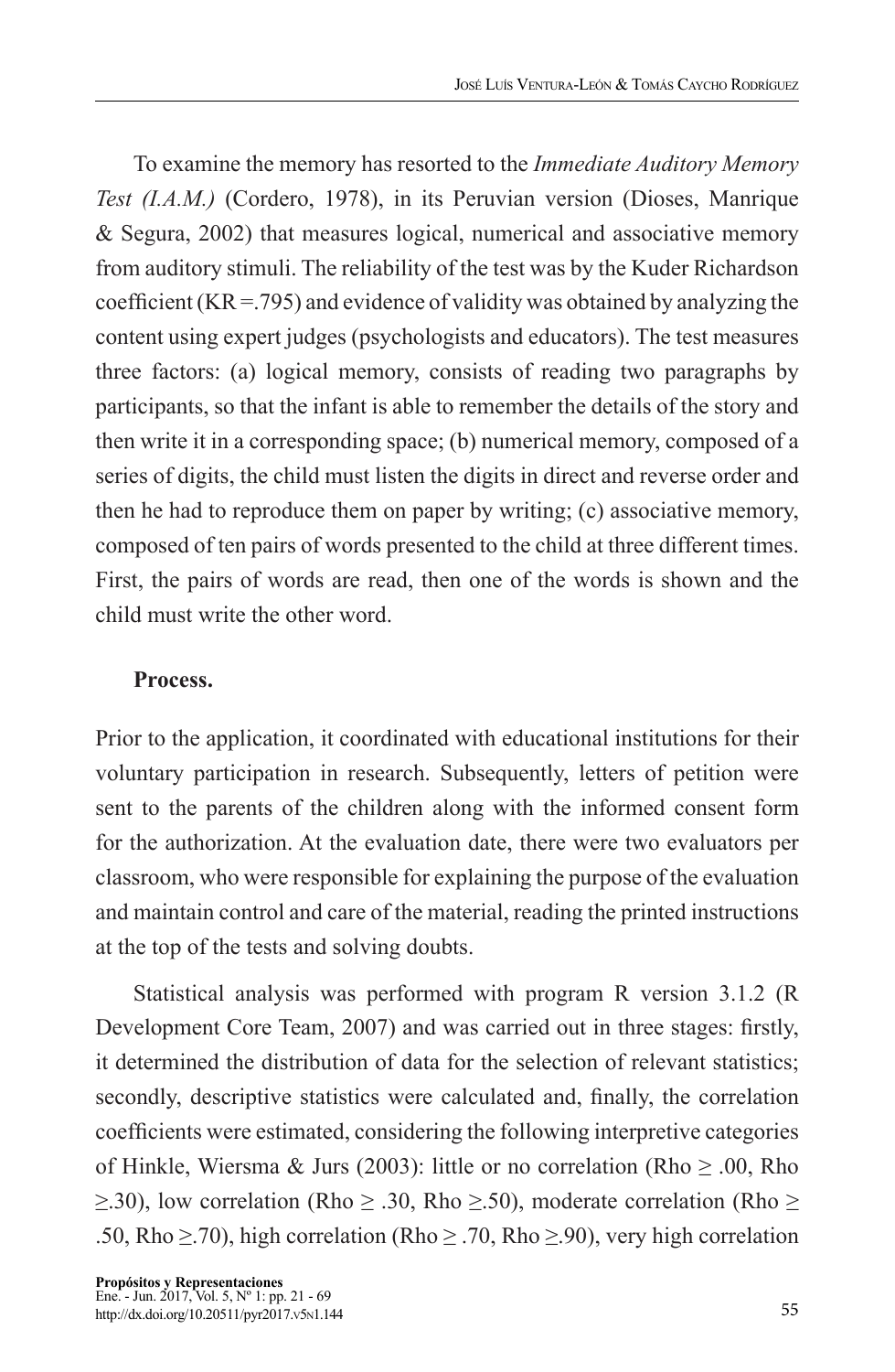$(Rho \ge .90)$ . In the case of probability of superiority, the following criteria were used: no effect, (PSest $\le$  =.50), small (PSest  $\ge$  .56), medium (PSest  $\ge$ .64) and large (PSest  $\geq$  .71) (Erceg-Hurn & Mirosevich, 2008; Grissom, 1994).

#### **Results**

For the choice of statisticians, it estimated the goodness of fit denominated Kolmogorov-Smirnov for the factors of the PROESC and IAM. The results suggest rejecting the null hypothesis of normality, considering that all factors presented values below .05, thus choosing the use of non-parametric statistics for the comparisons and the correlation measures.

Table 1 allows to observe the average scores and standard deviations of each of the writing tasks and immediate auditory memory, related to the maximum scores that can be obtained in each of them. So, according to writing, dictation of syllables, words with arbitrary spelling, words with regulated spelling, total pseudo-words, pseudo-words with regulated spelling, phrases (capital letters) and story writing showed a performance superior to 50% of their maximum score; while dictation of phrases (accents and punctuation marks) and writing got scored below 50% of their maximum score. Moreover, the greatest dispersion is the dictation of words with arbitrary spelling  $(SD = 3.635)$ , regulated spelling  $(SD = 3.610)$  and dictation of phrases (accents)  $(SD = 4.676)$ . Similarly, according to immediate auditory memory, the average logical, numerical and associative memory scores are equal to or above 50% of the maximum score of each task; while the highest standard deviations correspond to logical and associative memory, and the lowest correspond to numerical memory.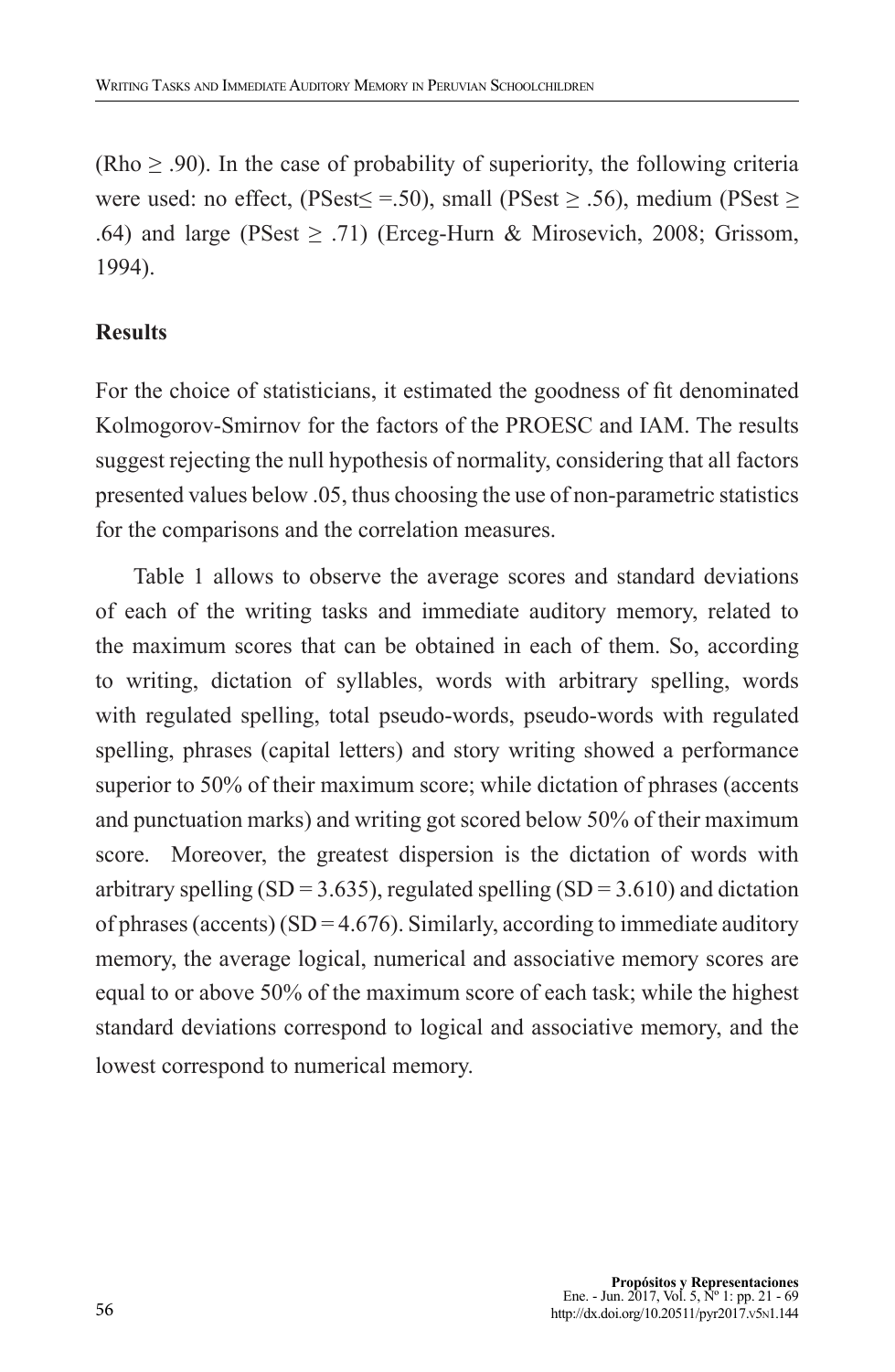# **Table 1.**

*Descriptive statistics of PROESC.*

| <b>PROESC</b> tasks                               | Max. | M     | <b>SD</b> |
|---------------------------------------------------|------|-------|-----------|
| Dictation of syllables                            | 15   | 10.98 | 2.126     |
| Dictation of words with arbitrary spelling        | 21   | 16.76 | 3.635     |
| Dictation of words with regulated spelling        | 24   | 19.10 | 3.610     |
| Dictation of total pseudo-words                   | 16   | 11.14 | 2.351     |
| Dictation of pseudo-words with regulated spelling | 11   | 7.25  | 1.919     |
| Dictation of phrases (accents)                    | 15   | 6.23  | 4.676     |
| Dictation of phrases (capital letters)            | 10   | 8.14  | 2.444     |
| Dictation of phrases (punctuation marks)          | 9    | 3.11  | 2.113     |
| Story writing                                     | 10   | 6.17  | 1.624     |
| Writing                                           | 10   | 4.71  | 2.136     |
| <b>TOTAL PROESC</b>                               | 128  | 93.59 | 17.894    |
| <b>IAM</b> tasks                                  |      |       |           |
| Logical Memory                                    | 32   | 17.65 | 7.182     |
| Numerical Memory                                  | 15   | 7,29  | 2.882     |
| Associative Memory                                | 30   | 24.13 | 6.206     |
| <b>TOTAL MAI</b>                                  | 77   | 49.06 | 12.653    |

*Note:* M = Media; SD = Standard deviation; Max. = Maximum. Own elaboration.

In Table 2, it observes that in general form in sixth grade are presented higher average ranges in *writing* ( $Ar_{\text{fith}} = 94.34$ ;  $Ar_{\text{sixth}} = 109.28$ ). The most striking differences occur in *story writing* ( $Ar<sub>fith</sub> = 96.46$ ;  $Ar<sub>sixth</sub> = 107.27$ ), followed by *dictation of words with regulated spelling*  $(Ar_{\text{fith}} = 96.71; Ar_{\text{sirth}}$ 107.04) and *dictation of total pseudo-words* ( $Ar<sub>fith</sub> = 96.65$ ;  $Ar<sub>sixth</sub> = 107.10$ ). The size of the effect fluctuates between .36 to .45 indicating that there are no practical differences. Furthermore, it shows that girls have higher average ranks ( $Ar_{\text{female}} = 111.99$ ;  $Ar_{\text{male}} = 91.71$ ); the most notable differences occur in *dictation of total pseudo-words*  $(Ar_{female} = 101.64; Ar_{male} = 102.37)$ , followed by *dictation of pseudo-words with regulated spelling*  $(Ar_{f_{\text{female}}} = 101.06; Ar_{\text{male}})$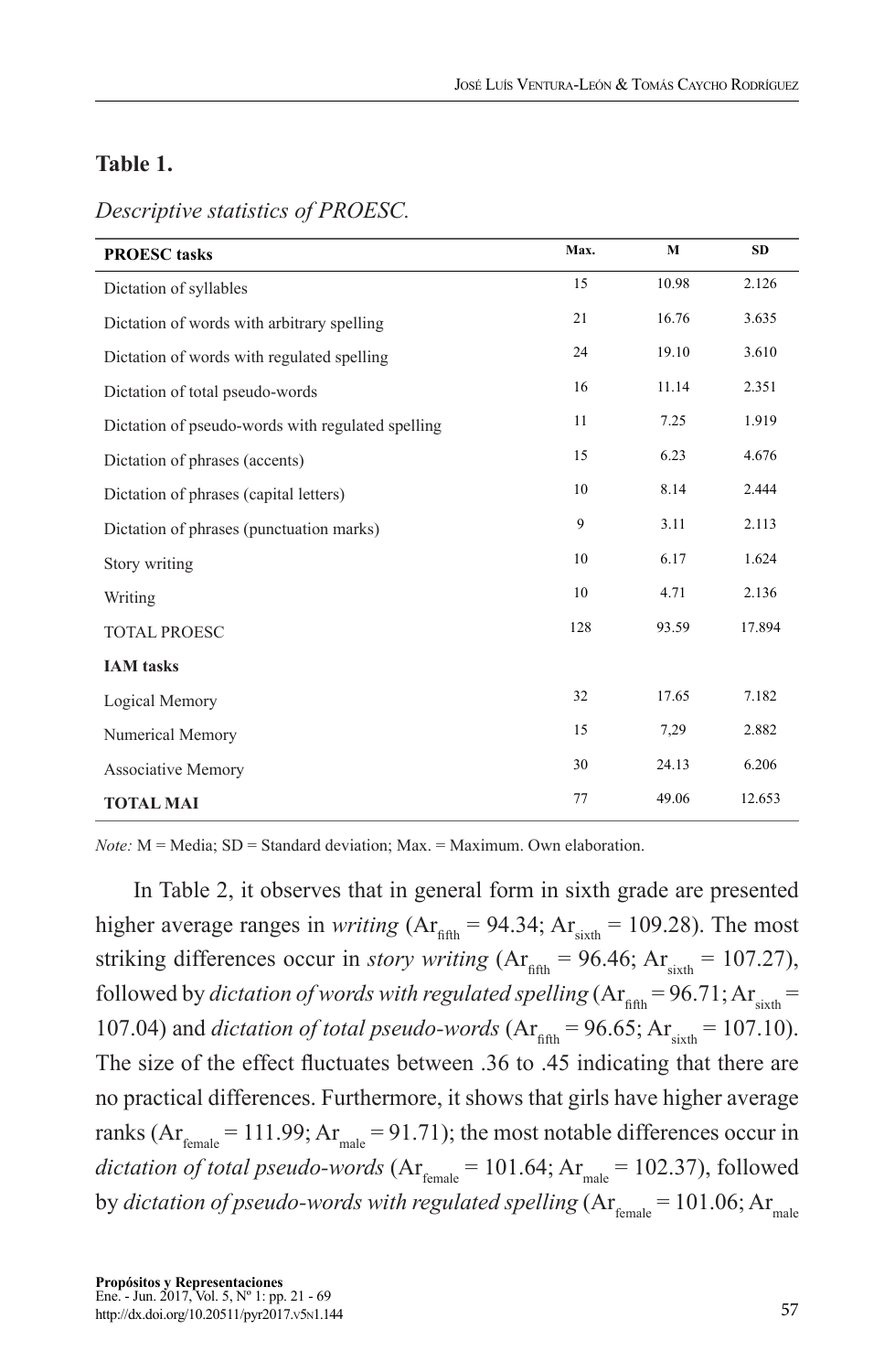$= 102.97$ ). The size of the effect fluctuates between .32 to .40, values which indicating absence of practical significance.

#### **Table 2.**

*Average ranges of PROESC factors by school grade and sex.*

| Components                                              |                           | School grader            |         |       |                             |                         | <b>Sex</b> |       |
|---------------------------------------------------------|---------------------------|--------------------------|---------|-------|-----------------------------|-------------------------|------------|-------|
|                                                         | Ar<br>Fifth<br>$(n = 99)$ | Ar<br>Sixth<br>$(n=104)$ | U       | PSest | Ar<br>Female<br>$(n = 103)$ | Ar<br>Male<br>$(n=100)$ | U          | PSest |
| Dictation of<br>syllables                               | 109.74                    | 94.63                    | 4382.0  | .43   | 111.84                      | 91.86                   | 4136.0     | .40   |
| Dictation of words<br>with arbitrary<br>spelling        | 90.25                     | 113.18                   | 3985.0  | .39   | 113.59                      | 90.06                   | 3956.0     | .38   |
| Dictation of words<br>with regulated<br>spelling        | 87.80                     | 115.51                   | 3742.5  | .36   | 117.41                      | 86.13                   | 3562.5     | .35   |
| Dictation of total<br>pseudo-words                      | 96.65                     | 107.10                   | 4618.0  | .45   | 101.64                      | 102.37                  | 5113.0     | .50   |
| Dictation of<br>pseudo-words with<br>regulated spelling | 96.71                     | 107.04                   | 4624.0  | .45   | 101.06                      | 102.97                  | 5053.5     | .49   |
| Dictation of phrases<br>(accents)                       | 87.49                     | 115.81                   | 3711.5  | .36   | 119.83                      | 83.63                   | 3313.0     | .32   |
| Dictation of phrases<br>(capital letters)               | 92.00                     | 111.52                   | 4158.0  | .40   | 116.17                      | 87.41                   | 3691.0     | .36   |
| Dictation of phrases<br>(punctuation marks)             | 95.45                     | 108.24                   | 4499.5  | .44   | 114.12                      | 89.52                   | 3901.5     | .38   |
| Story writing                                           | 96.46                     | 107.27                   | 4599.5  | .45   | 113.66                      | 89.99                   | 3949.0     | .38   |
| Writing                                                 | 90.88                     | 112.58                   | 4047.5  | .39   | 110.62                      | 93.13                   | 4262.5     | .41   |
| Media                                                   | 94.34                     | 109.28                   | 4236.75 | .41   | 111.99                      | 91.71                   | 4093.8     | .40   |

*Note: PS<sub>sss</sub>:* probability of superiority (size of effect); Ar: average range; U: Mann-Whitney. Own elaboration.

In Table 3, it shows differences between immediate auditory memory by school grade, the average range are higher in sixth grade  $(Ar_{\text{fth}} = 90.32;$  $Ar<sub>sixth</sub> = 113.12$ . The associative memory factor presents the most striking difference ( $Ar_{\text{fith}} = 90.15$ ;  $Ar_{\text{sixth}} = 109.48$ ), followed by *logical memory*  $(Ar<sub>film</sub> = 91.79; Ar<sub>sixth</sub> = 111.72)$  and the smallest difference occurs in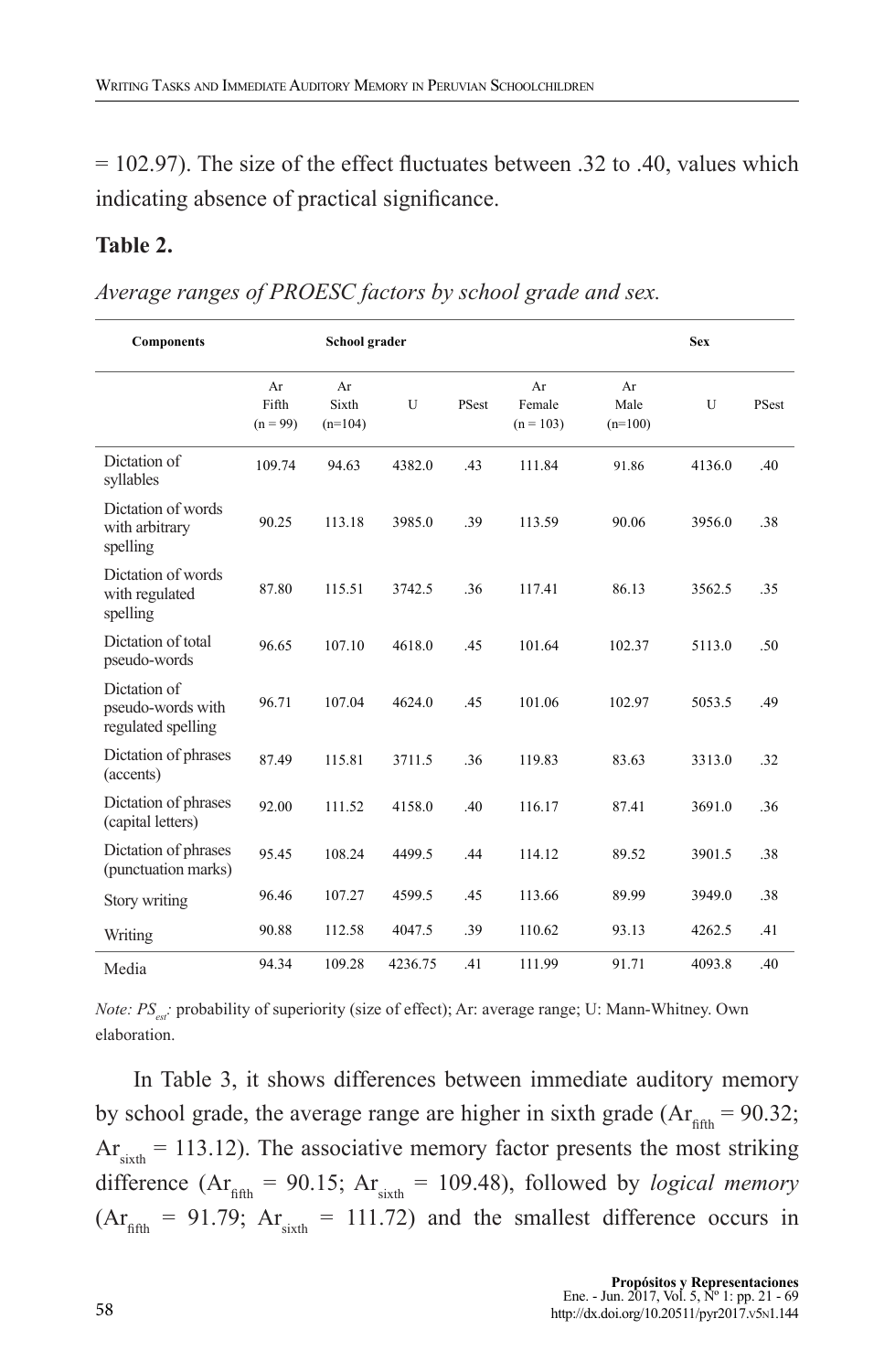*numerical memory*  $(Ar_{\text{cm}} = 85.03; Ar_{\text{sirth}} = 118.15)$ . On the other hand, the average ranges are reported according to sex and it shows that in general girls present higher values ( $Ar_{f_{\text{sample}}} = 109.63$ ;  $Ar_{\text{male}} = 94.15$ ), the biggest difference occurs in *numerical memory* ( $Ar_{\text{frunk}} = 107.83$ ;  $Ar_{\text{mals}} = 96.00$ ), followed by *associative memory* ( $Ar_{\text{female}} = 110.44$ ;  $Ar_{\text{male}} = 93.31$ ) and the smallest in *logical memory* ( $Ar_{\text{female}} = 110.61$ ;  $Ar_{\text{male}} = 93.13$ ). The size of the effect shows absence of practical significance for school grade and sex.

### **Table 3.**

|                       | School grade             |                          |        | <b>Sex</b> |                             |                         |        |       |
|-----------------------|--------------------------|--------------------------|--------|------------|-----------------------------|-------------------------|--------|-------|
|                       | Ar<br>Fift<br>$(n = 99)$ | Ar<br>Sixth<br>$(n=104)$ | U      | PSest      | Ar<br>Female<br>$(n = 103)$ | Ar<br>Male<br>$(n=100)$ | U      | PSest |
| Logical memory        | 91.79                    | 111.72                   | 4137.0 | .40        | 110.61                      | 93.13                   | 4263.0 | .41   |
| Numerical<br>memory   | 85.03                    | 118.15                   | 3468.0 | .34        | 107.83                      | 96.00                   | 4550.0 | .44   |
| Associative<br>memory | 94.15                    | 109.48                   | 4370.5 | .42        | 110.44                      | 93.31                   | 4280.5 | .42   |
| Media                 | 90.32                    | 113.12                   | 3991.8 | .39        | 109.63                      | 94.15                   | 4364.5 | .42   |

*Average ranges of IAM components by school grade and sex.*

*Note:*  $PS_{\text{av}}$ : probability of superiority (size of effect); Ar: average range; U: Mann-Whitney. Own elaboration.

Finally, Table 4 reports the Spearman Correlation Coefficient and shows that there is a moderate, direct and significant correlation between variables (Rho = .694,  $p$ <.001). This indicates that when the scores on the Written Process Battery (PROESC) increase, the Immediate Auditory Memory test (I.A.M) scores also increase. Additionally, this table presents the relationship between each of the components of PROESC and IAM, besides this also evidences that only logical memory presents moderate correlations with writing (Rho=, 599,  $p$ <.001), dictation of phrases (accents) (Rho =.559, *p*<.001), dictation of words with arbitrary spelling (Rho =,538, *p*<.001) and dictation of words with regulated spelling (Rho  $=$ ,526,  $p$ <.001); while the rest of the PROESC variables present a low correlation with numerical and associative memory.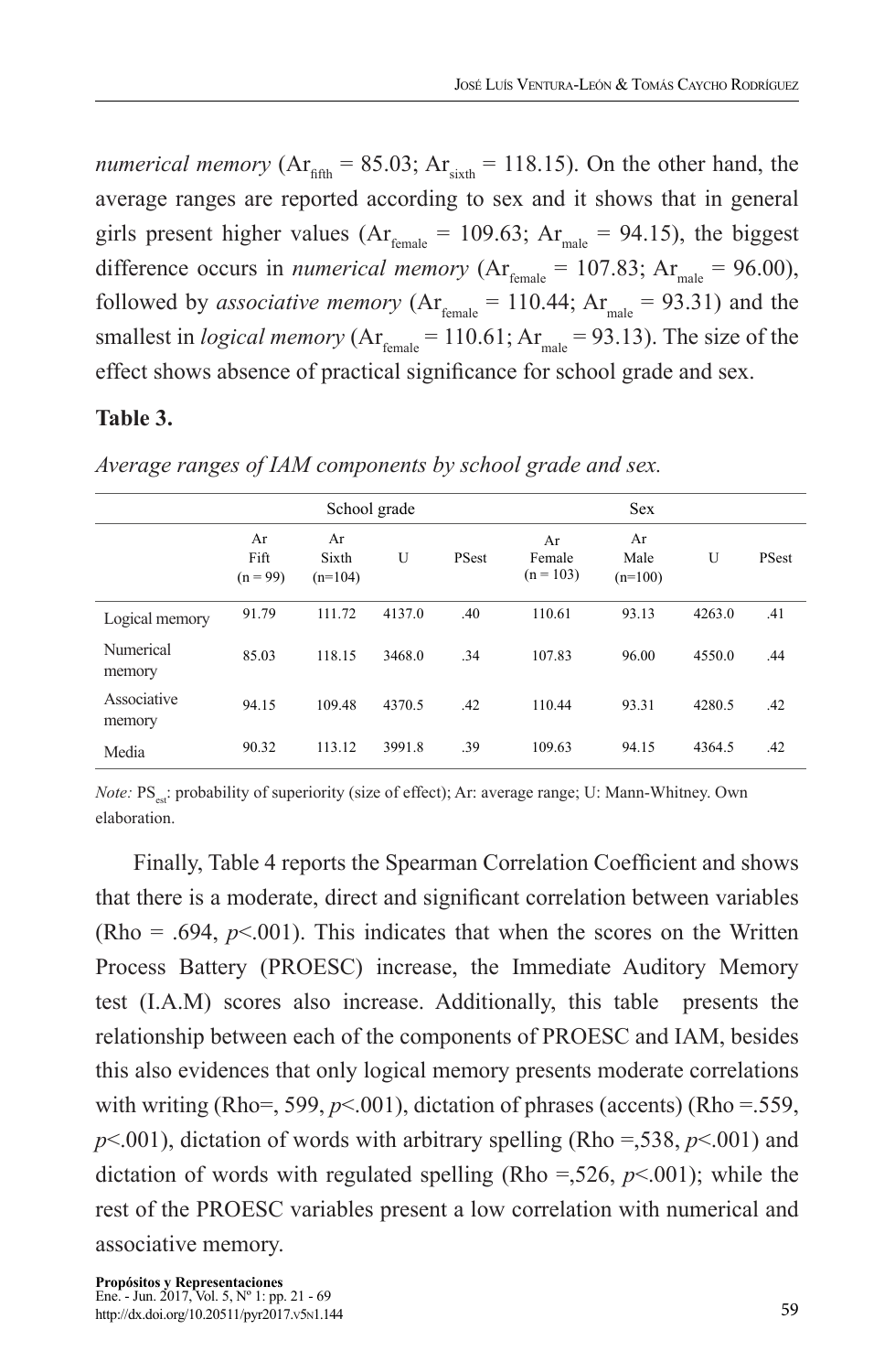# **Table 4.**

|                                                  | Memoria<br>Lógica | Memoria<br>Numérica | Memoria<br>Asociativa | <b>Total MAI</b> |
|--------------------------------------------------|-------------------|---------------------|-----------------------|------------------|
| Dictado de sílabas                               | .100              | $-064$              | $.159*$               | .110             |
| Dictado de palabras con ortografía arbitraria    | $.538**$          | $.275**$            | $.313**$              | $.544**$         |
| Dictado de palabras con ortografía reglada       | $.526**$          | $.267**$            | $.333**$              | $.542**$         |
| Dictado de pseudopalabras total                  | $.437**$          | $.214**$            | $.340**$              | $.468**$         |
| Dictado de pseudopalabras con ortografía reglada | $.361**$          | $.159*$             | $.338**$              | $.408**$         |
| Dictado de frases (acentos)                      | $.559**$          | $.354**$            | $.358**$              | $.590**$         |
| Dictado de frases (mayúsculas)                   | $.416**$          | $.151*$             | $.331**$              | $.427**$         |
| Dictado de frases (signos de puntuación)         | $.436**$          | .131                | $.378**$              | $.460**$         |
| Escritura de cuento                              | $.212**$          | $224**$             | $.247**$              | $.277**$         |
| Escritura de una redacción                       | .599**            | $.183**$            | $.306**$              | $.551**$         |
| <b>TOTAL PROESC</b>                              | $.669**$          | $.321**$            | $.469**$              | $.694**$         |

#### *Rho Spearman Coefficients of PROESC and IAM.*

\*\*. The correlation is significant at the .01 level (2 sides); \*. The correlation is significant at the 0.05 level (2 sides). Own elaboration.

#### **Discussion**

The research is born from the interest to analyze writing and its relation with cognitive variables in Peruvian schoolchildren, according to its indices of difficulty reported by national surveys (MINEDU, 2016) and its importance to the different demands of contemporary society (Querejeta, 2012). In this sense, the objectives of the study were to establish the relationship between different writing tasks and immediate auditory memory in fifth and sixth grade elementary students from three educational institutions in the north of Lima as well as to compare the performance of both variables according to sex and the grade of studies.

In relation to writing tasks, the comparative results point out that women present a better performance than males according to dictation of pseudo-words with regulated spelling and dictation of total pseudo-words, although in both cases there is no practical significance of the results. From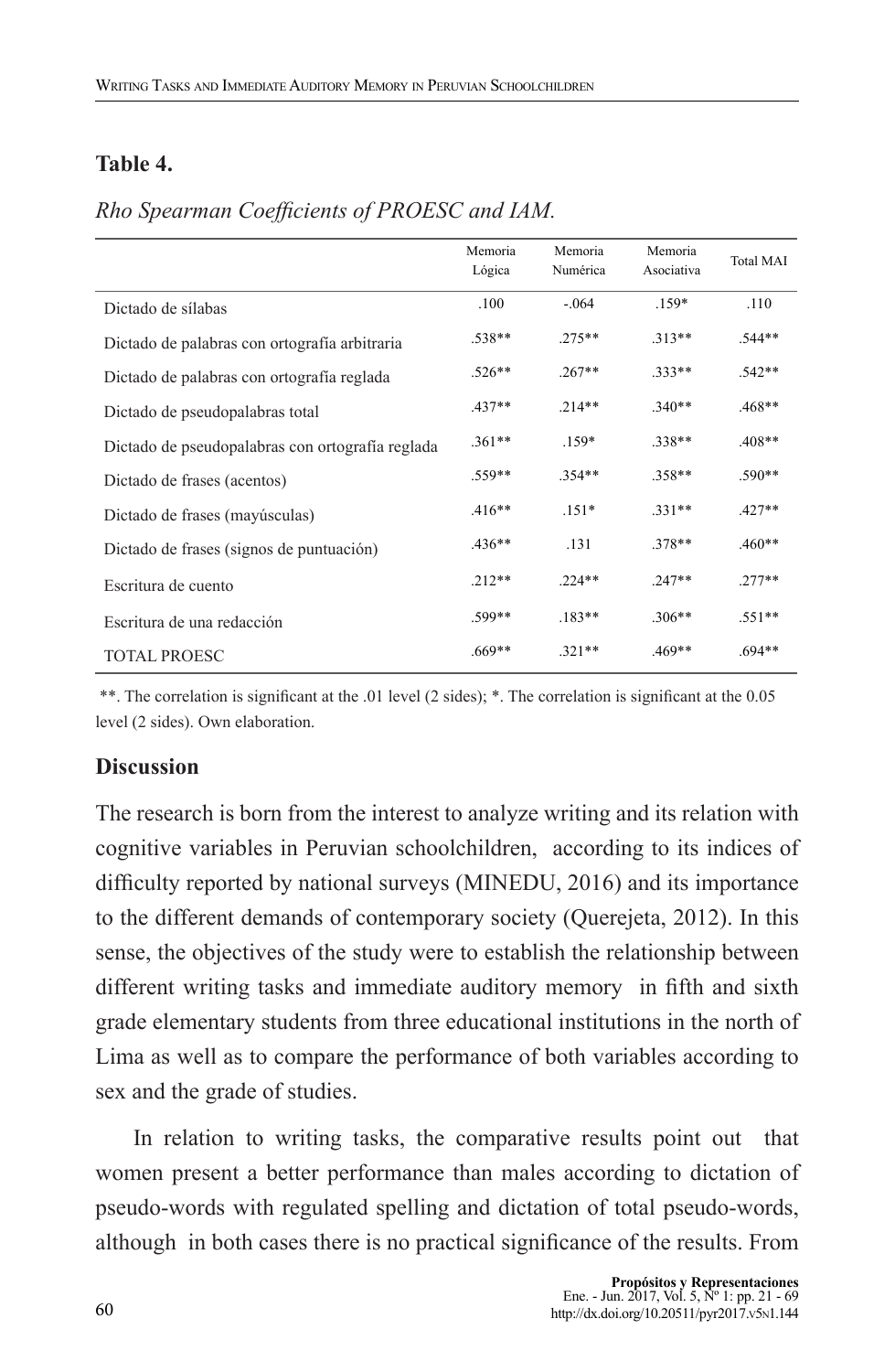a neuropsychological perspective, it suggests that the best performance of women compared to men in writing would be related to cognitive differences associated with an anatomical and functional differentiation between the cerebral hemispheres (Gil-Verona et al., 2003). In turn, interhemispheric differentiation would be of a greater and faster rate of physical and cerebral maturation of women (García, 2003). Furthermore, the best performance of women in writing pseudo-words would express the use of the phonological route, that it would allow an adequate phoneme-grapheme conversion and, consequently, a good functioning of the anterior region of the supramarginal rotation of the brain (Dioses, et al., 2014; García, Madrazo & Viñals, 2002; Sánchez, 2006). The absence of a practical significance of results based on sex, measured by the size of the effect, would indicate that the differences found are presented in certain writing skills and they are not an expression of a general superiority of women over men (Dioses, et al., 2014; García, 2003).

The results based on grade of studies indicate that sixth grade students perform better than fifth grade students in story writing, dictation of words with regulated spelling and dictation of pseudo-words, although these differences are not important at the practical level. In this sense, findings would be in relation to those of Dioses et al. (2014), who point outs that there are no expected differences in dictation of words and pseudo-words among students in grades 5th and 6th of elementary education, as well as in accentuation, exclamation and question marks. This result shows little variability in the performance of writing as a consequence of a limited lexical and spelling stimulation for the grade they are taking.

According to immediate auditory memory, although there is a study about its relation with difficulties in learning spelling (Dioses, 2003), the results of the present research are the first to provide evidence about the difference in immediate auditory memory between men and women in Peruvian context, although these is not of practical importance. The previous would consider the same results with caution suggesting their verification in later studies.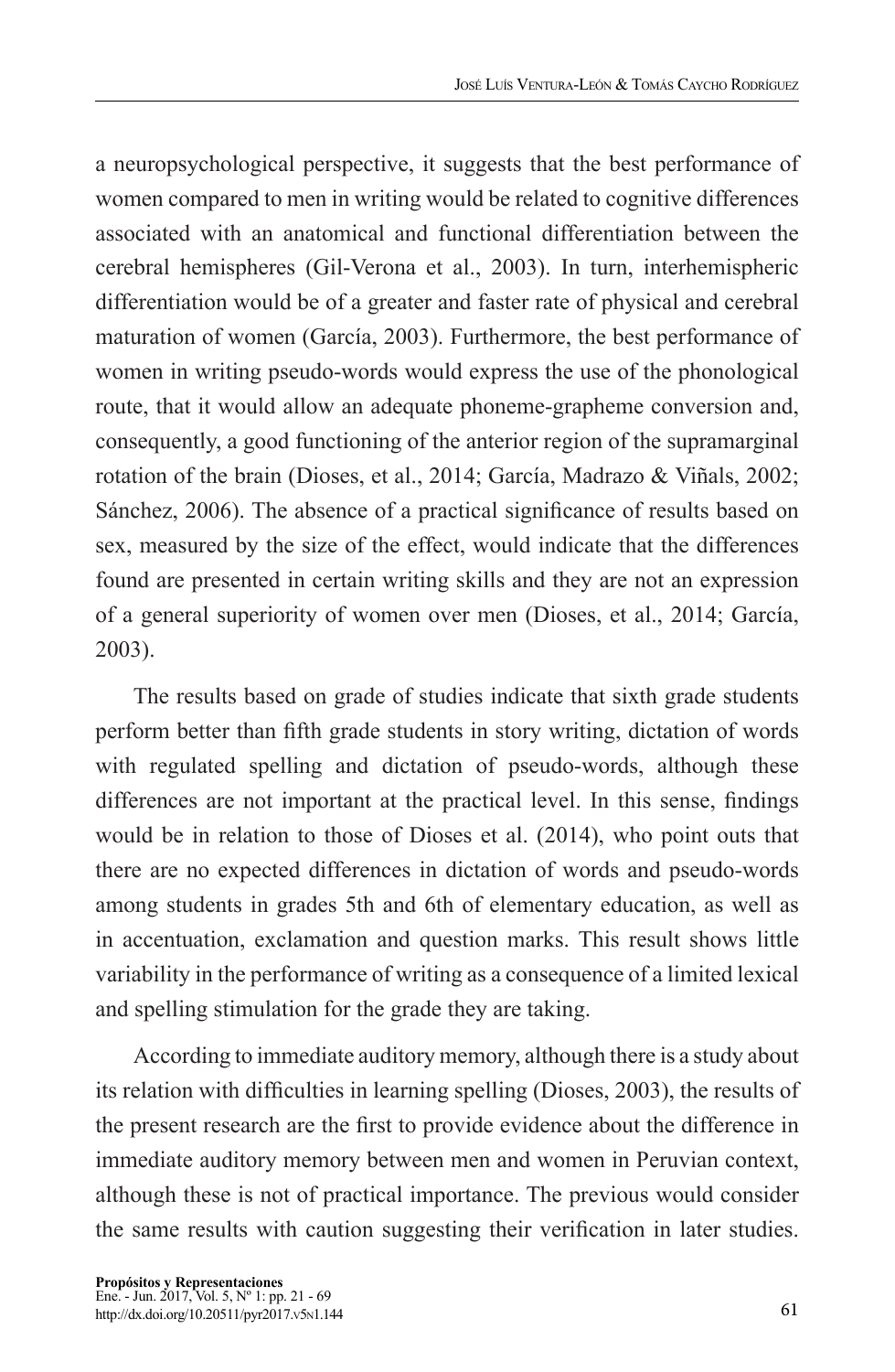However, findings would express that they would perform better in the ability to memorize verbal information (Matute et al, 2009). This can be explained by early language development and expressed in an increase in vocabulary and better linguistic constructions (Fenson, et al., 1994; Matute et al, 2009; Morrisset, Barnard & Booth, 1995).

Similarly, there is a direct and moderate relationship (Rho=.694) among some writing tasks and types of memory. Thus, writing presents low correlations with associative and numerical memory, being the last one the lowest. One tentative explanation for this finding is the type of memory that puts the writing tasks into operation. Numerical operations put into operation the visuospatial store of notes, while writing uses resources of phonological memory, which is similar to the concept of immediate auditory memory (Baddeley et al., 2010).

These results with the report of another research that argues that the greater complexity of a text will require a greater capacity of memory, specifically of the operant of the verbal type; however, the research was performed in an adult population (Hoskyn & Swanson, 2003). Nevertheless, correlations between the dimensions of each of the variables are low, that may be influenced by the participation of other cognitive variables (Berninger et al, 2008) such as: oral expression (Dyson, 1983), attention (Nydén, Gillberg, Hjelmquist, & Heiman, 1999), level of reading (Berninger, Cartwright, Yates, Swanson & Abbott, 1994), level of psychomotricity (Pescari & Popescu, 2012) morphological awareness (Mann, 2000), maturity, language and intelligence (Levin & Contini de González, 2004). The last should receive special attention because it is directly related to academic performance (Good & Brophy, 1999) and learning language (Arias & Llamosas, 2011).

Despite the results obtained, there are some limitations to consider. Firstly, it used a non-probabilistic sampling type, not having included different sectors of the north of Metropolitan Lima, for this reason the results may not be taken as conclusive for the whole city. Secondly, IAM requires a more up-to-date analysis because its last revision was in 2002. Finally, it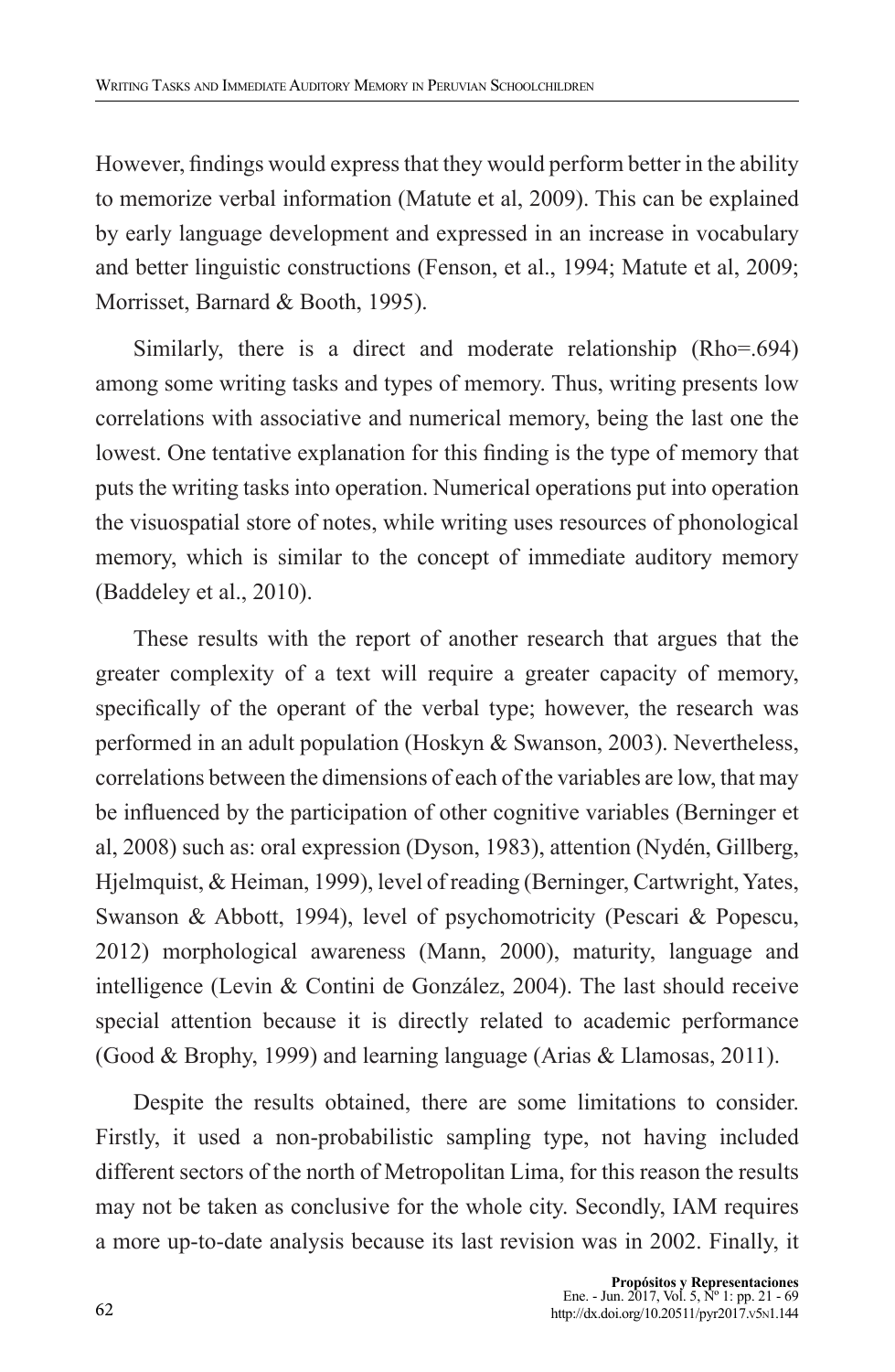has not been considered as intervening variable to the intelligence, so the relationship between memory, writing and other mediating variables should be further explored.

In conclusion, results demonstrate that although there are differences in the performance of writing and auditory memory according to sex and grade of studies, they is not of practical importance. Furthermore, there is a moderate, direct and significant correlation between immediate auditory memory and writing tasks in general and there is a low correlation between their dimensions. Likewise, future studies should emphasize in the study about the type of specific memory that is related to a better performance of the writing tasks and the type of methodologies used for the teaching of writing (Concha, Aravena, Coloma & Romero, 2010). In this sense, although there are moderate and low correlations, the report of this study is important as a starting point for the study of strategies that improve memory capacity in Peruvian schoolchildren.

#### **References**

- Alarcón, R. (2008). *Métodos y Diseños de Investigación del Comportamiento.* Lima: Editorial Universitaria Ricardo Palma.
- Álvarez, R. (2003). Procesos cognitivos implicados en la escritura, analizados a partir del test PROESCRI. *Anuario de Filosofía, Psicología y Sociología, 6*, 283-284.
- Arias, W., & Llamosas, L. G. L. (2011). Inteligencia verbal y nivel de logro del aprendizaje del inglés como segunda lengua. *Revista Iberoamericana de Educación*, *55*(1), 1-10.
- Baddeley, A., Eysenck, M., & Anderson, M. (2010). *Memoria*. Madrid: Alianza Editorial.
- Bazán, A., Castañeda, S., Macotela, S., & López, M. (2004). Evaluación del desempeño en lectura y escritura. Aportes empíricos a la noción de componentes lingüísticos en el cuarto grado de primaria. *Revista Mexicana de Investigación Educativa, 9*, 841-861.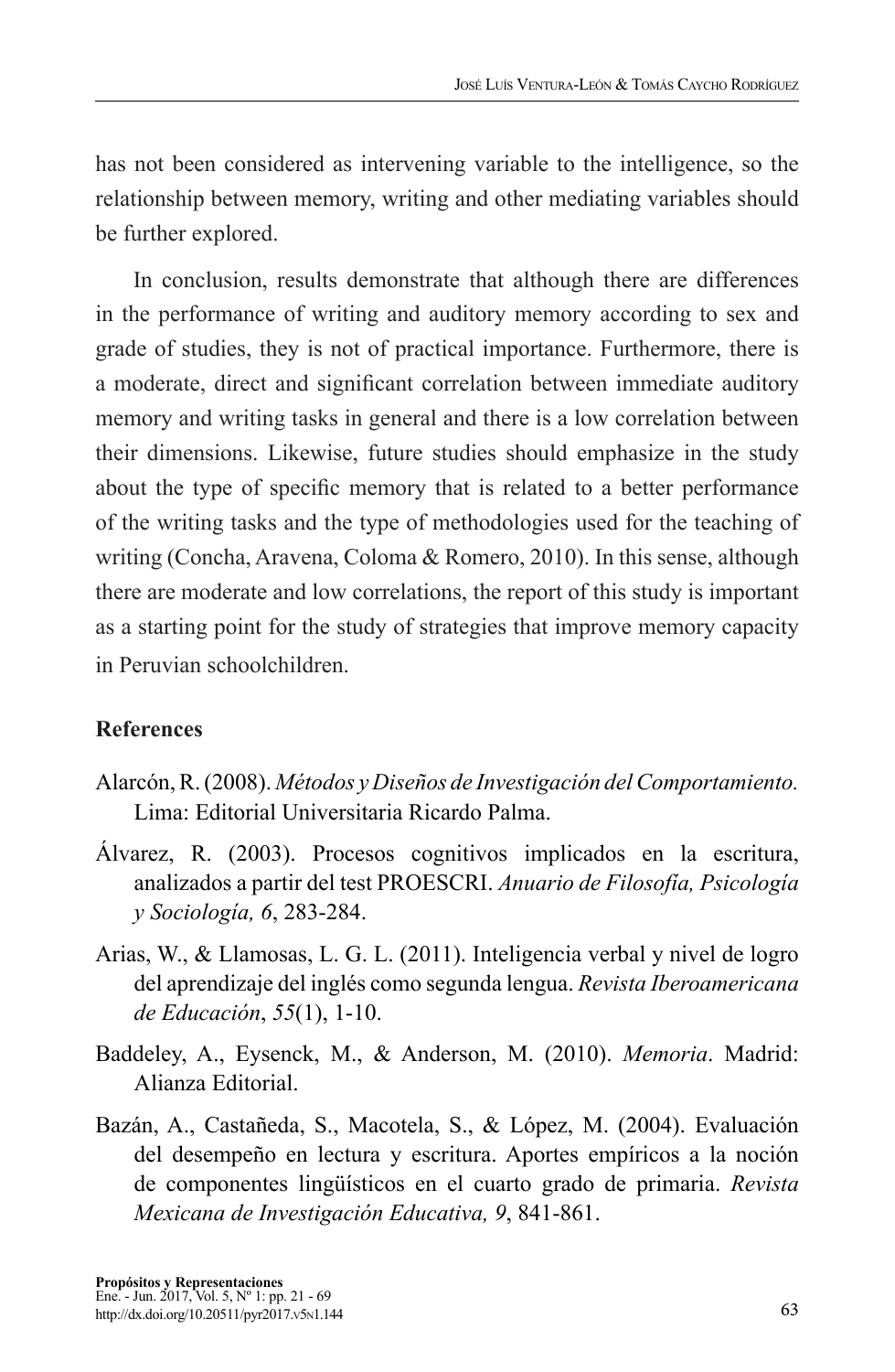- Berninger, V. W., Cartwright, A. C., Yates, C. M., Swanson, H. L., & Abbott, R. D. (1994). Developmental skills related to writing and reading acquisition in the intermediate grades. *Reading and Writing*, *6*(2), 161- 196. doi: /10.1007/BF01026911
- Berninger, V., Nielsen, K., Abbott, R., Wijsman, E., & Raskind, W. (2008). Gender differences in severity of writing and reading disabilities. *Journal of School Psychology, 46*, 151-172. doi: 10.1016/j.jsp.2007.02.007
- Bourke, L., Davies, S. J., Sumner, E., & Green, C. (2014). Individual differences in the development of early writing skills: Testing the unique contribution of visuo-spatial working memory. *Reading and Writing, 27*(2), 315-335. doi:10.1007/s11145-013-9446-3
- Caldera, R. (2003). El enfoque cognitivo de la escritura y sus consecuencias metodológicas en la escuela. *Educere, 6*(20), 363-368.
- Canales, R. C., Velarde, E.M., Meléndez, C.M., & Lingán S. (2013). Factores neuropsicológicos y procesos cognitivos en niños con retraso en la escritura y sin retraso en la escritura. *Propósitos y Representaciones 1*(2), 11-29. doi: 10.20511/pyr2013.v1n2.22
- Case, R. (1974). Structures and strictures: Some functional limitations on the course of cognitive growth. *Cognitive Psychology*, *6*(4), 544-574. doi: 10.1016/0010-0285(74)90025-5
- Cassany, D., Luna M. y Sanz, G. (2007). *Enseñar lengua*. Barcelona: Graó.
- Cayhualla, R., & Mendoza, V. (2012). Adaptación de la batería de evaluación de los procesos de escritura – PROESC en estudiantes de tercero a sexto de primaria en colegios particulares y estales en Lima Metropolitana (Tesis de maestría). Pontificia Universidad Católica del Perú, Lima, Perú. Recuperado de http://tesis.pucp.edu.pe/repositorio/ handle/123456789/1642.
- Concha, S., Aravena, S., Coloma, C. J., & Romero, V. (2010). Escritura expositiva en tres niveles de escolaridad: coherencia y dominio de recursos lingüísticos*. Literatura y lingüística,* 21, 75-92. doi: 10.4067/ S0716-58112010000100007.
- Cordero, P. A. (1978). *Manual del test de memoria auditiva inmediata (M.A.I.)*. Madrid: TEA Ediciones.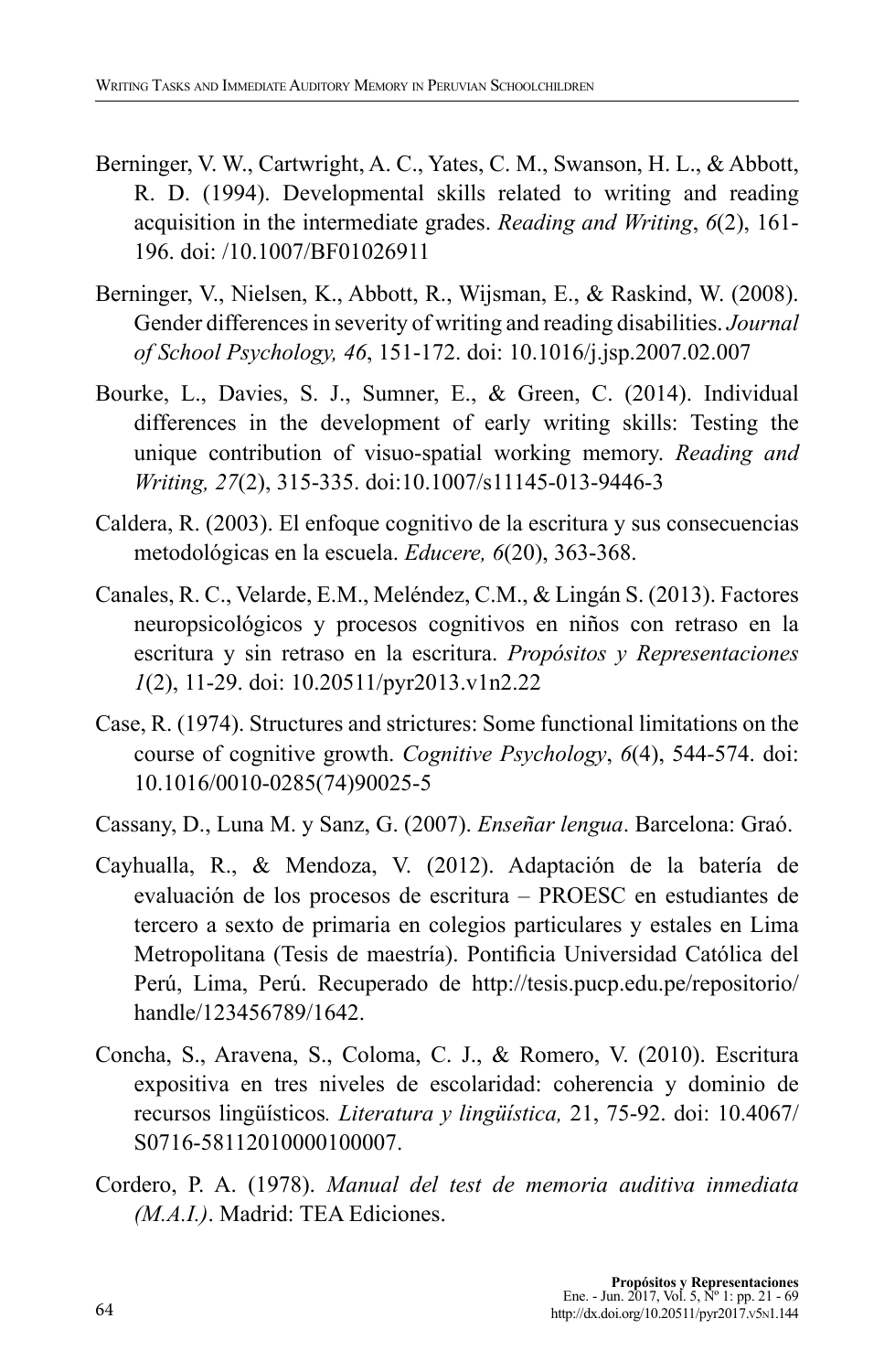- Cuetos, F. (2013). *Psicología de la escritura* (8ª ed.). Madrid, España: Wolters Kluwer.
- Cuetos, F., Ramos, J. L. & Ruano, E. (2002). *PROESC: Evaluación de los procesos de escritura*. Madrid: TEA Ediciones.
- Defior, S. (1996) *Las dificultades de aprendizaje: Un enfoque cognitivo. Lectura, escritura, matemáticas*. Málaga: Aljibe.
- Dioses, A. (2003). Relación entre memoria auditiva inmediata y dificultades en el aprendizaje de la ortografía en niños que cursan el quinto y sexto grado de educación primaria en colegios públicos y privados de Lima Metropolitana. *Revista de Investigación en Psicología, 6*(2), 48-57.
- Dioses, A., Manrique, S. & Segura K. (2002). *Adaptación del test de memoria auditiva inmediata – MAI.* Lima: Centro de Investigación y Publicaciones CPAL.
- Dioses, A., Matalinares M., Velázquez, C., Cuzcano, A., Chavez, J., Guevara, C., Echavarría, L., Díaz, D. & Salas, D. (2014). Proceso léxico, sintáctico y semántico del lenguaje y rendimiento ortográfico en estudiantes de 5° y 6° grado de primaria: enfoque neuropsicológico cognitivo. *Revista de Investigación en Psicología, 17*(1), 121-138.
- Dyson, A. H. (1983). The role of oral language in early writing processes. *Research in the Teaching of English, 7*(1), 1-30.
- Erceg-Hurn, D. M., & Mirosevich, V. M. (2008). Modern Robust Statistical Methods: an Easy Way to Maximize the Accuracy and Power of Your Research. *American Psychologist, 63*(7), 591-601. doi: 10.1037/0003- 066X.63.7.591
- Feingold, A. (1993). Cognitive gender differences: A developmental Perspective. *Sex Roles, 29*(1/2), 91-112. doi: 10.1007/BF00289998
- Fenson, L., Dale, P. S., Reznick, J. S., Bates, E., Thal, D.J., Pethick S. J., Tomasello, M., Mervis, C. B., & Stiles, J. (1994). Variability in early communicative development. *Monographs of the Society for Research in Child Development, 59* (5), 1-185. doi: 10.2307/1166093
- Flower, L., & Hayes, J. (1980). The dinamyc of composing: Making plans and juggling constraints. En L. Greg & E. Steinberg (Eds.), *Cognitive processes in writing* (pp 31-50). Hillsdale: LEA.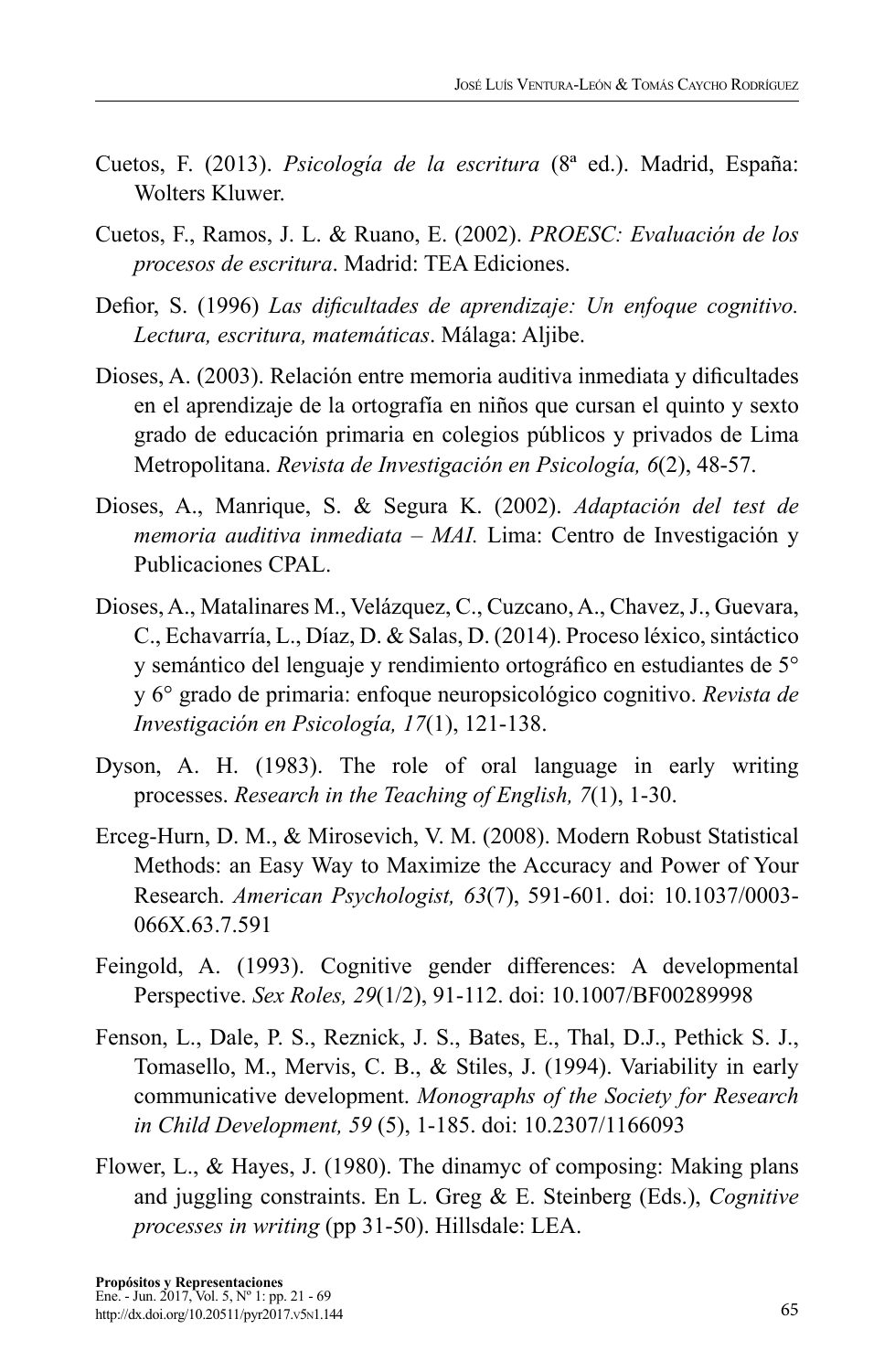- Gallego, J.L. y Rodríguez, A. (2015). Development of the writing skills of students in Compulsory Education. *The New Education Review, 42*(4), 53-64. doi: 10.15804/tner.2015.42.4.04
- García, E. (2003). Neuropsicología y género. *Revista de la Asociación Española de Neuropsiquiatría, 23*(86), 2175-2186.
- García, J., Madrazo, M., & Viñals, F. (2002). Alteraciones del procesamiento de la escritura: la disgrafía superficial. *Revista Española de Neuropsicología, 4*(4), 283-300. doi: 10.4321/s0211-57352003000200002
- Gil-Verona, J. A., Macías, J. A., Pastor, J. F., de Paz, F., Barbosa, M., Maniega, M. A., Román J.M., López, A., Alvarez-Alfageme, I., Rami-González, L., & Boget, T. (2003). Diferencias sexuales en el sistema nervioso humano. Una revisión desde el punto de vista psiconeurobiológico. *International Journal of Clinical and Health Psychology, 3*(2), 351-361.
- Good, T. L., & Brophy, J. (1999). *Psicología educativa contemporánea*. México: McGraw-Hill.
- Grissom, R. J. (1994). Probability of the superior outcome of one treatment over another. *Journal of Applied Psychology, 79*(2), 314 –316. doi: 10.1037/0021-9010.79.2.314
- Hayes, J. R., & Gradwohl, J. (1996). On the nature of planning in writing. In C. M. Levy & S. E. Ransdell (Eds.). *The science of writing: Theories, methods, individual differences and applications* (pp. 29-55). Mahwah, NJ: Lawrence Erlbaum.
- Hinkle, D. E., Wiersma, W., & Jurs, S. G. (2003). *Applied statistics for the behavioral sciences*. Boston: Houghton Mifflin.
- Hoskyn, M., & Swanson, H. L. (2003). The relationship between working memory and writing in younger and older adults. *Reading and Writing, 16*(8), 759-784. doi: 10.1023/A:1027320226283
- Instituto Nacional de Estadística e Informática (2016). Cerca de 7 millones de niñas y niños viven en el Perú. Lima, Perú. Recuperado de https:// www.inei.gob.pe/prensa/noticias/inei-cerca-de-7-millones-de-ninas-yninos-viven-en-el-peru-9010/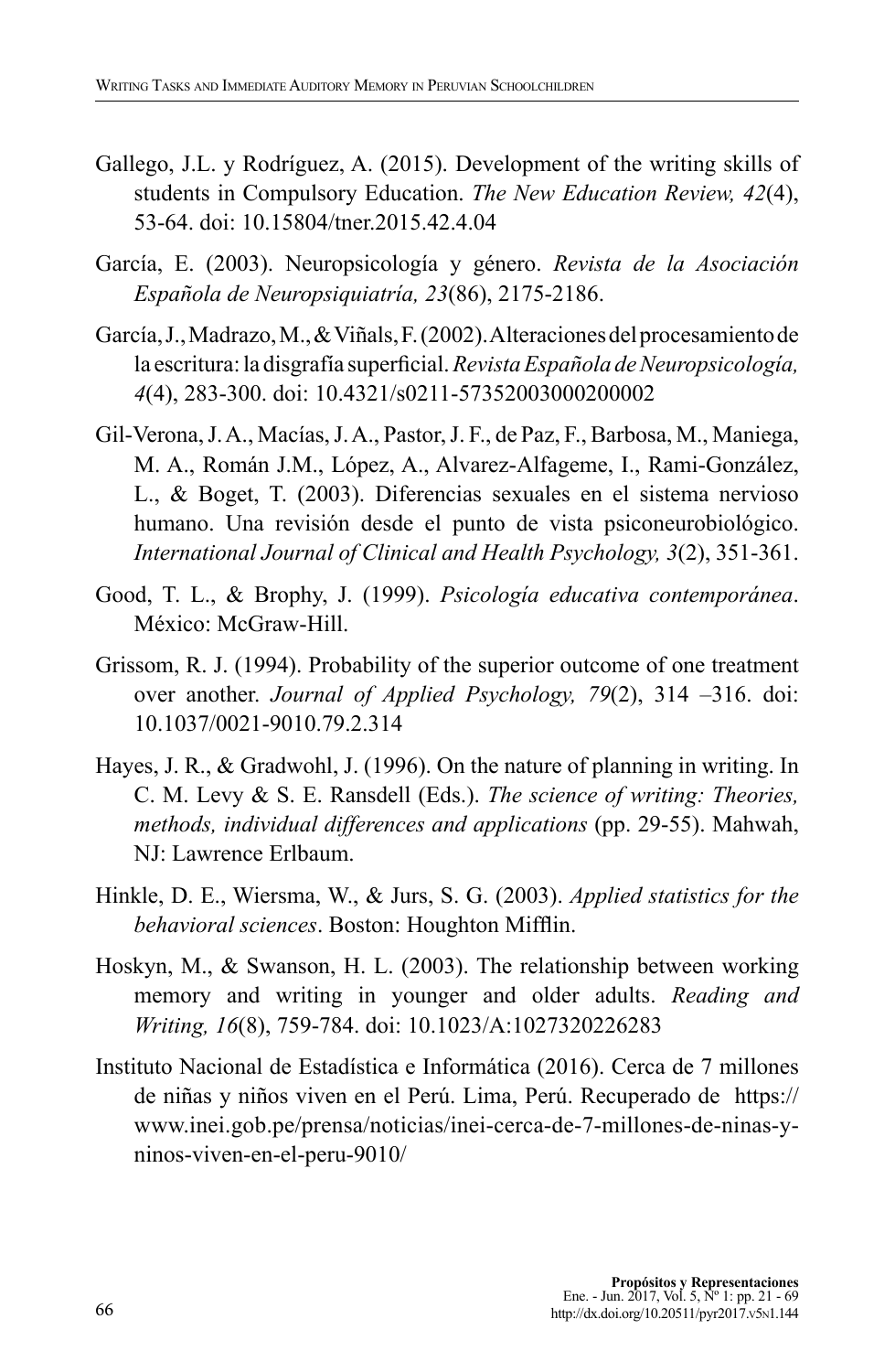- Jones, S., & Myhill, D. (2007). Discourses of difference? Examining gender differences in linguistic characteristics of writing. *Canadian Journal of Education, 39*(2), 456-482. doi: 10.2307/20466646
- Kanaris, A. (1999). Gendered journeys: Children's writing and the construction of gender. *Language and Education, 13*(4), 254‐268. doi: 10.1080/09500789908666772
- Kellogg, R. T. (2001). Competition for working memory among writing processes. *The American Journal of Psychology, 114*(2), 175-191. doi: 10.2307/1423513
- Kellogg, R., Olive, T., & Piolat, A. (2007) Verbal, visual, and spatial working memory in written language production. *Acta Psychological, 124*(3), 382-397. doi: 10.1016/j.actpsy.2006.02.005
- Le Bigot, N., Passerault, J., & Olive, T. (2009). Memory for words location in writing. *Psychological Research, 73*(1), 89-97. doi: 10.1007/s00426- 008-0135-9
- Lerner, D. (2008). *Leer y escribir en la escuela: lo real, lo posible y lo necesario*. México D.F.: Fondo de Cultura Económica.
- Levin, M., & Contini, N. (2004). ¿Por qué hay niños que no aprenden a escribir? Aportes de la evaluación psicológica. *Revista Médica de Tucumán, 10*(2), 69-84.
- Mann, V. A. (2000). Introduction to special issue on morphology and the acquisition of alphabetic writing systems. *Reading and Writing*, *12*(3), 143-147. doi: https://doi.org/10.1023/A:1008190908857
- Martin, J. (2010). Working memory capacity and L2 writing performance. *Ciências & Cognição 15*(2), 2-20. Recuperado de http:// cienciasecognicao.org/revista/index.php/cec/article/viewFile/310/185
- Matalinares, M. L., Dioses, A., Arenas, C., Acosta, G. D., Zamora, J. C., Yaringaño, J., & Suárez, J. (2007). Lenguaje comprensivo y memoria inmediata en estudiantes de 5to y 6to grado de primaria de zona rural y urbana de Lima. *Revista de Investigación en Psicología, 10*(2), 71-83.
- Matute, E., Sanz, A., Gumá, E., Rosselli, M., & Ardila, A. (2009). Influencia del nivel educativo de los padres, el tipo de escuela y el sexo en el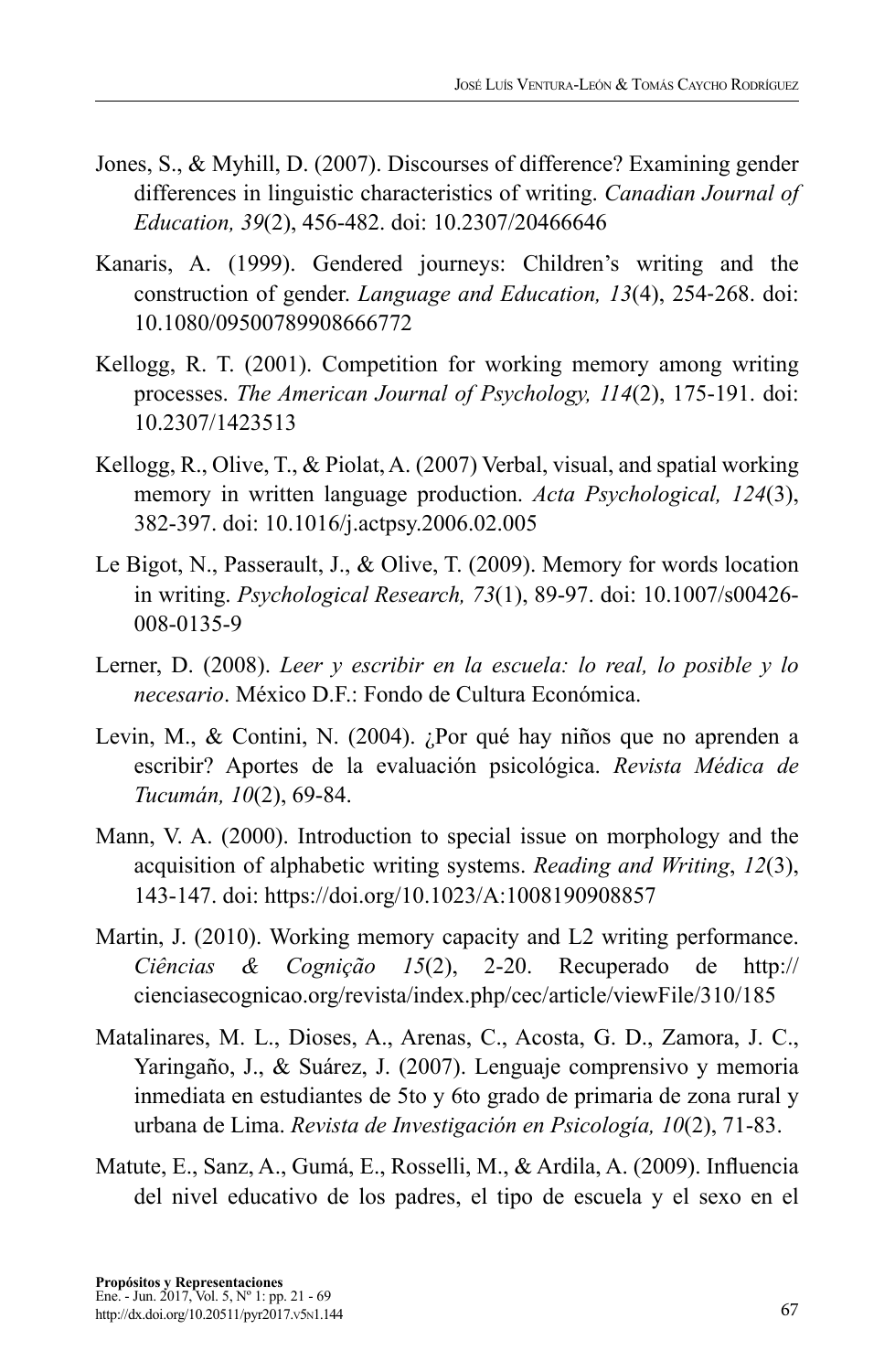desarrollo de la atención y la memoria. *Revista Latinoamericana de Psicología, 41*(2), 257-276.

- Ministerio de Educación del Perú (2016). *Informe de evaluación de Escritura en sexto grado - 2013 ¿Qué logros de aprendizaje en Escritura muestran los estudiantes al finalizar la primaria?* Lima: Ministerio de Educación del Perú.
- Nathan, A. M., & Abernathy, T. V. (2012). The impact of verbal skills on writing: A comparison of fifth-grade students with learning disabilities and students with typical development. *The Researcher, 24*(2), 96-112.
- Nydén, A., Gillberg, C., Hjelmquist, E., & Heiman, M. (1999). Executive function/attention deficits in boys with Asperger syndrome, attention disorder and reading/writing disorder. *Autism*, *3*(3), 213-228. doi: 10.1177/1362361399003003002
- Olive, T. (2004). Working memory in writing: Empirical evidence from the dual-task technique. *European Psychologist*, *9*(1), 32-42. doi: 10.1027/1016-9040.9.1.32.
- Pescari, T. A., & Popescu, T. L. (2012). The importance of preschool education of psychomotricity component to prevent the instrumental disorders. *Academica Science Journal, Psychologica Series*, 1(1), 25-30
- Querejeta, M. (2012). Desempeño en lectura y escritura en la escolaridad primaria básica. *Revista de Psicología, 12*, 211-234. Recuperado de http://old.revistas.unlp.edu.ar/RPSEUNLP/article/view/1103
- R Development Core Team (2007). *R: A language and environment for statistical computing* [programa informático]. Viena: R Foundation for Statistical Computing. Recuperado de http://cran.r-project.org/
- Restrepo, J. E.; Roca, Á., Sucerquia, S., & Herrera, S. (2012). Personalidad infantil y memoria auditiva inmediata en un grupo de escolares con rendimiento académico normal. *Revista Chilena de Neuropsicología, 7*(2), 65-71. doi: 10.5839/rcnp.2012.0702.05
- Rodríguez, A., & Gallego, J. L. (2016). Aprendiendo a escribir durante la enseñanza obligatoria ¿deseo o realidad? *Caleidoscopio, 14*(3), 25-38. Recuperados de http://revistas.unisinos.br/index.php/calidoscopio